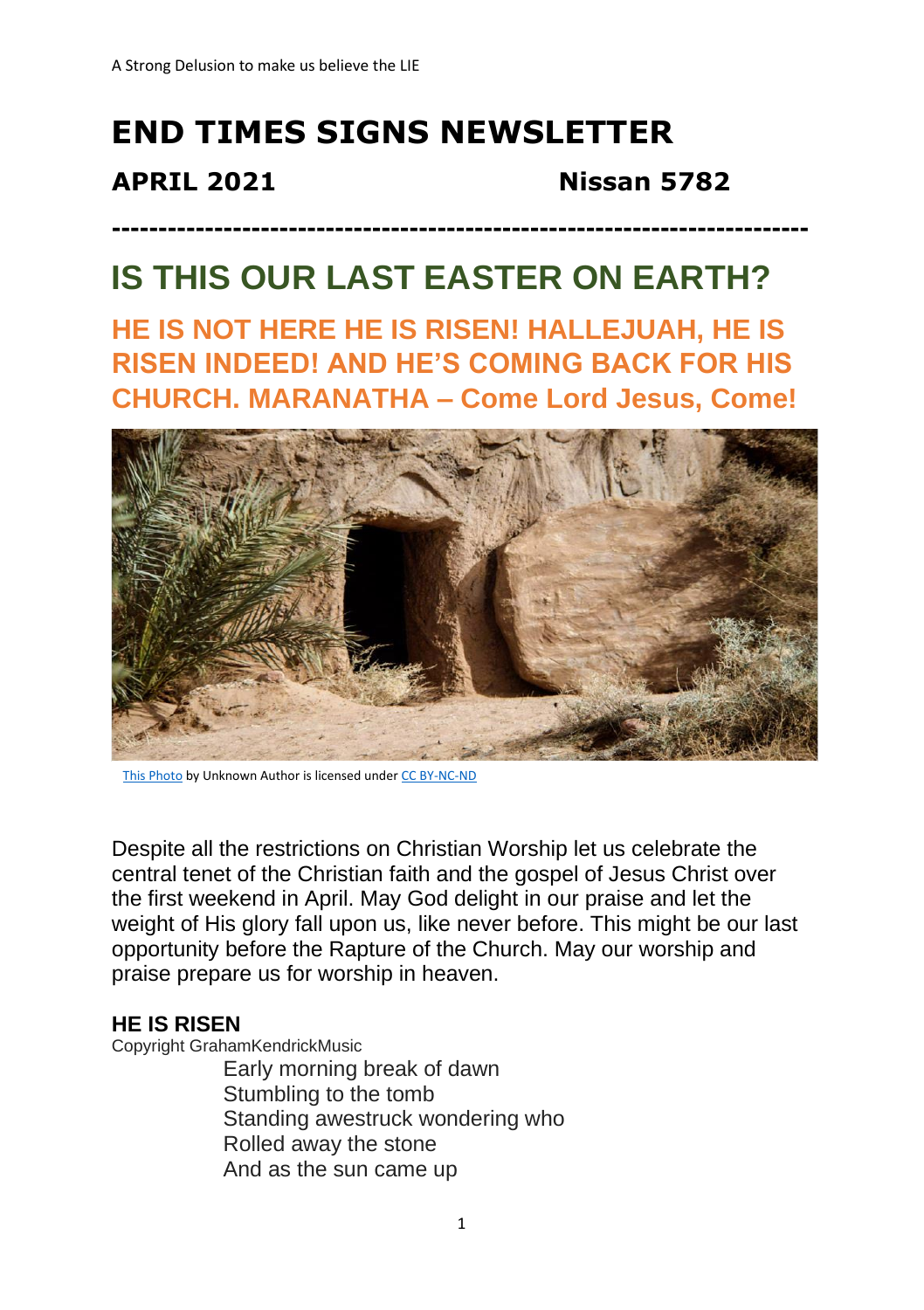Amazed they looked inside A voice, an angel clothed in light Don't be afraid, He is alive!'

*He is risen Hallelujah, hallelujah Christ is risen Let the whole world sing Christ is risen Christ is risen from the dead* 

Sing, with all creation sing Of a world made new In His life we too may live Bursting from the tomb And looking up we see Our King enthroned on high His wounds of love now glorified Rejoice, for soon He'll burst the skies

#### **IS CORONAVIRUS THE JUDGEMENT OF GOD?**

We understand from Scripture and the teaching of the Lord that all sickness, disease and natural disasters are the result of sin. King Solomon in his great prayer at the dedication of the Temple says to God, "For there is no one who does not sin" (1 Kings 8:46). The book of Hebrews reminds us "that the cords of sin easily entangle us" (12:1) It is only against God that we sin (Psalm 51:4). That is why only God can forgive us our sin and He does this through so loving the world that he gave His one and only son to be our Saviour (John 3:16). Jesus, we are told, became our sin for us, so that in him we might become the righteousness of God (2 Corinthians 5:21 & 1 Peter 2:24). Jesus took away our sickness and diseases for us (Matthew 8:17; Isaiah 53:4) and he died once and for all for our sin (1 Peter 3:18).

As Christian believers, born-again by the Spirit of God, we believe that all misery in the world can be traced back to the original sin of Adam & Eve. Our world is under judgement for sin.

Even the creation was subject to frustration by the will of the one who subjected it, in the sure hope that the creation will be liberated from its bondage to decay and brought into the freedom and liberty of the children of God. The Apostle Paul tells us in Romans 8:20-22, that the whole of creation has been groaning as in the pains of childbirth right up to the present time.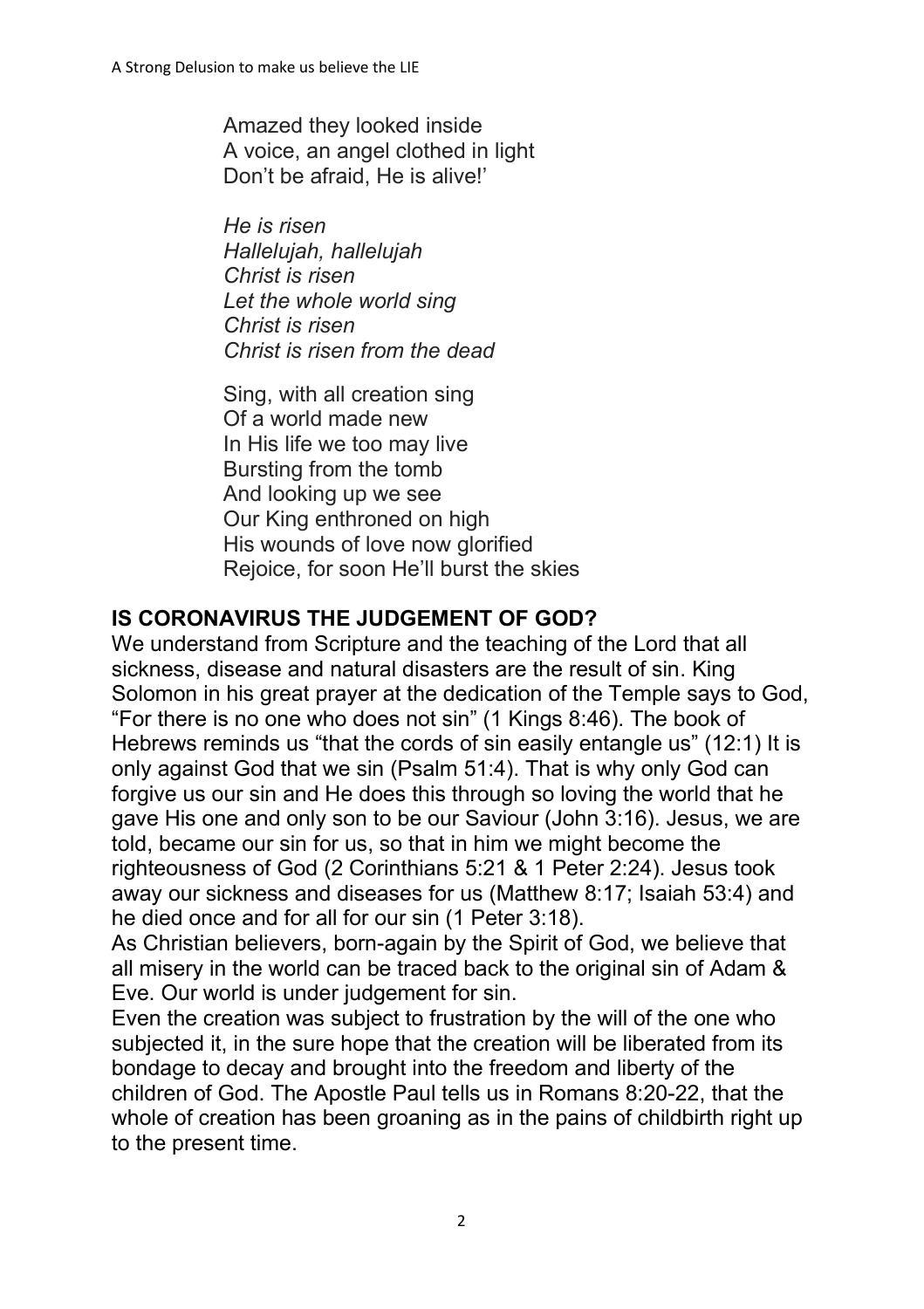These pains of childbirth or contractions are forecast and the Coronavirus points to these contractions. There are many Biblical example of God's judgement in the form of diseases. These include, for example, Genesis 12:17; Exodus 7-12; Numbers 12:1-10; 1 Samuel 5:6- 12 and 1 Chronicles 21:1-17. In addition, there is the future judgement in the form of disease in Revelation 6:6-8.

Having said all this we can't be certain the Coronavirus is the judgement of God because He has not said that it is. We cannot and should not jump to such conclusions but should remain humble before God and remain silent either way.

#### **WHAT IS THE POSITION FOR BELIEVERS WHO HAVE THE JAB?**

We, as believers, cannot lose salvation. This is often referred to by the phrase "Once saved, always saved". There are a number of Scripture verses that support this doctrine. Amongst them are the following: Hebrews 6:4-6 ESV

*"For it is impossible, in the case of those who have once been enlightened, who have tasted the heavenly gift, and have shared in the Holy Spirit, and have tasted the goodness of the word of God and the powers of the age to come, and then have fallen away, to restore them again to repentance, since they are crucifying once again the Son of God to their own harm and holding him up to contempt."*

#### John 10:27-30 ESV

*My sheep hear my voice, and I know them, and they follow me. I give them eternal life, and they will never perish, and no one will snatch them out of my hand. My Father, who has given them to me, is greater than all, and no one is able to snatch them out of the Father's hand. I and the Father are one."*

#### John 3:16 ESV

*"For God so loved the world, that he gave his only Son, that whoever believes in him should not perish but have eternal life.* 

I love the promise of Jesus that all who the Father has given to him will not be lost (John 6:39) and also that when we are meet the Lord in the air at the Rapture, we will receive our new immortal body for flesh and blood cannot inherit the Kingdom of God (1 Corinthians 15:50). Therefore, it seems to me that even if our bodies are carrying a gene altering drug (vaccine) then it can have no further effect on us.

In conclusion we can say that (i) our sinful fallen world is under judgement (ii) plagues can be judgements from God, (iii) not all plagues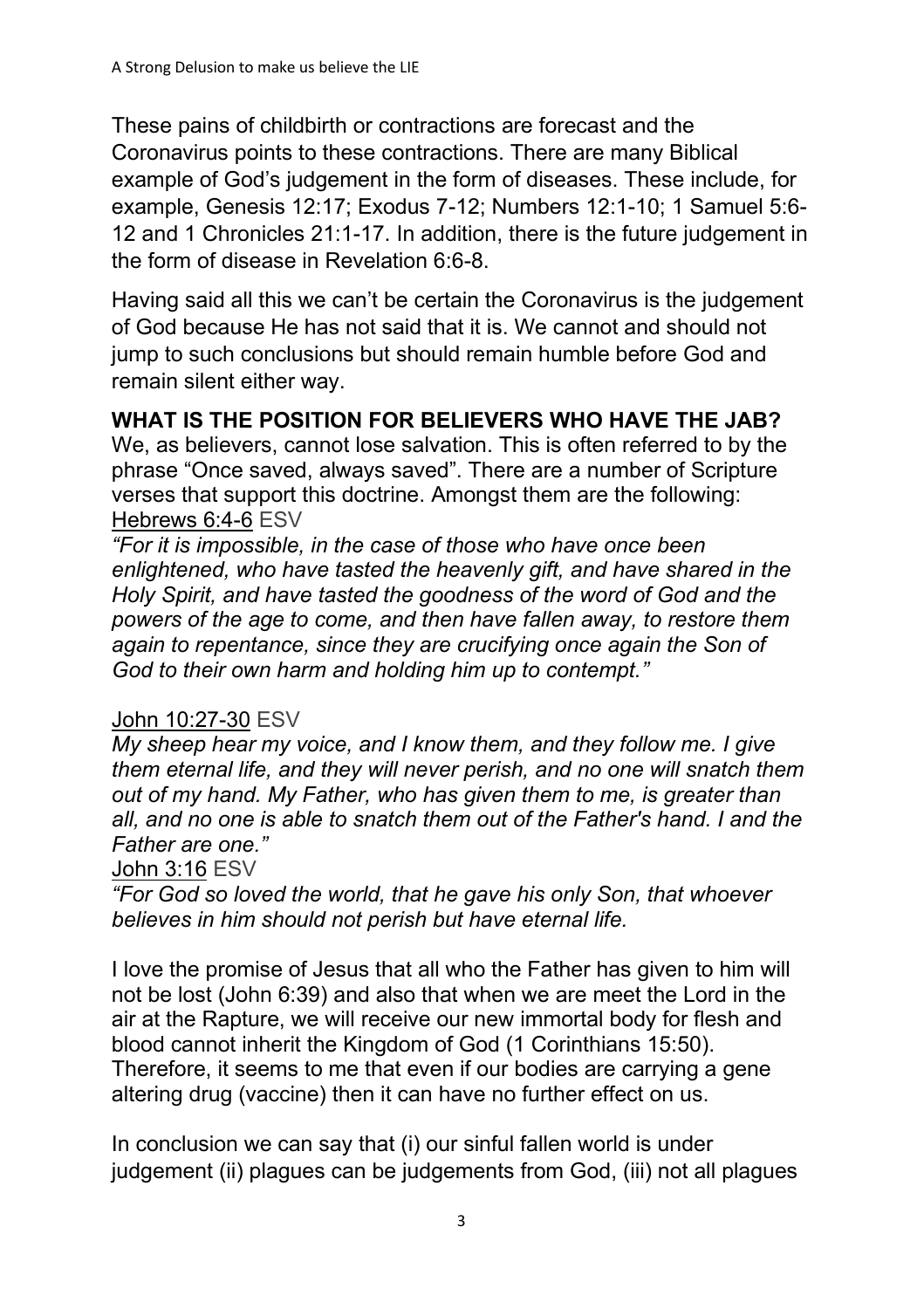or diseases are judgements of God and (iv) God is warning us of a great future judgement and telling the world to be ready for it. As born-again believers we will not be with the unbelieving world when these judgements start.

#### **THE STRONG DELUSION TO CAUSE US TO BELIEVE THE LIE**

#### **Are we living in a world of delusion?**

The Apostle Paul in his second letter to the Thessalonians Chapter 2 and Verses 1-7 explains to the Thessalonian Christians that they must not be deceived into believing that they have missed the Rapture of the Church and that they are now living in the Tribulation period. He tells them,

"*Concerning the coming of our Lord Jesus Christ and our being gathered to him, we ask you, brothers and sisters, <sup>2</sup>not to become easily unsettled or alarmed by the teaching allegedly from us—whether by a prophecy or by word of mouth or by letter—asserting that the day of the Lord has already come. <sup>3</sup>Don't let anyone deceive you in any way, for that day will not come until the rebellion occurs and the man of lawlessness[a] is revealed, the man doomed to destruction. <sup>4</sup>He will oppose and will exalt himself over everything that is called God or is worshiped, so that he sets himself up in God's temple, proclaiming himself to be God.*

*<sup>5</sup>Don't you remember that when I was with you I used to tell you these things? <sup>6</sup>And now you know what is holding him back, so that he may be revealed at the proper time. <sup>7</sup>For the secret power of lawlessness is already at work; but the one who now holds it back will continue to do so till he is taken out of the way." (NIV)*

Paul is concerned to hear that this church has been thrown into unsettled and alarmed because of misunderstanding what Paul had previously taught them about the End Times. Paul makes the point that they can't have missed the Rapture because the 'man of lawlessness' has not yet appeared, and the rebellion has not occurred. He describes what the antichrist will do but that the Holy Spirit in the Church is presently holding back both the appearing of the antichrist and his judgement by God. He then tells them in verse 7 that the power of lawlessness is already at work. If it was at work, then in AD 35? Then it is still at work now. It is this fact that we need to consider in the context of all the world-wide rebellion and lawlessness that is causing such concern, fear and anger.

#### **The Covid-19 event**

Rather than accept the official narrative about Covid-19 let us examine the deception or delusion caused by the official narrative.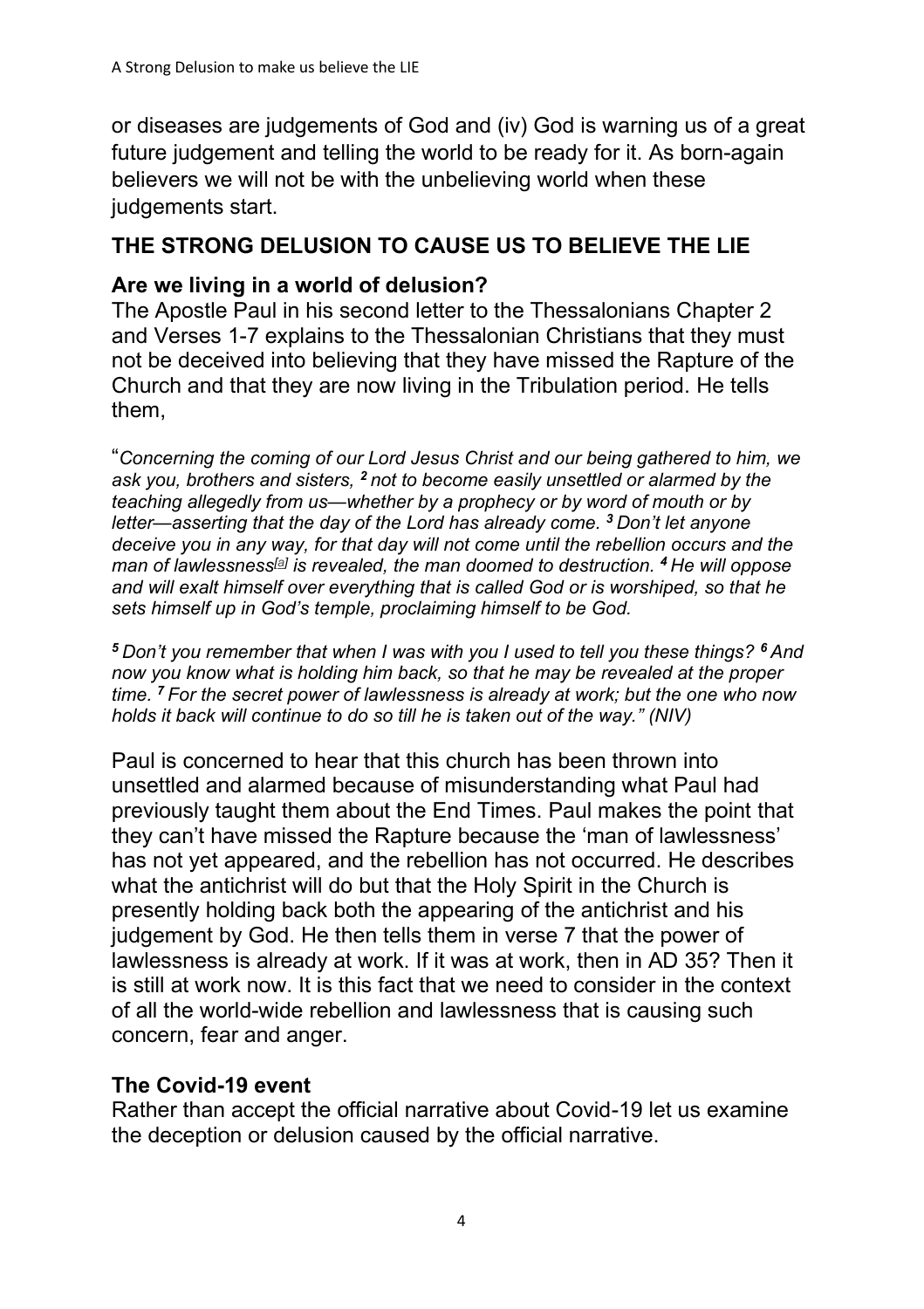It strongly appears that more people are being killed from Government reactions and treatments than those dying of Covid-19 (without adjusting the figures for false death certificates, no autopsies and having tested positive for Covid within 28 days). There is an urgent need for a rational basis to testing (for all respiratory diseases) and one that doesn't give rise to panic, ill-informed political and medical judgements.

**A study in Israel** (the most C0VID-vaccinated nation in the world) reported something shocking:

In adults over the age of 65, Pfizer's experimental shot killed "about 40 times more (elderly) people than the disease itself would have killed"... and that's just during one 5-week period of time.

You can find the data in the study, but it boils down to this:

0.2% of 100,000 people over the age of 65 died in the waiting period between their first and second shot. That's 200 lives lost.

During the same period of time, less than 5 people out of 100,000 in the same age group… but who didn't get the shot ... died.

In those *under* age 65, the death rate among those vaccinated is an astounding 260% higher than the natural C0V!D death rate in the same age group!

## **TWO HUNDRED AND SIXTY PERCENT!!**

Source VRCov support@vrevealed.com

Never before in world history has a viral disease caused economies to collapse and shut down, people to commit suicide through depressions and hopelessness. Viruses don't do that, Governments do.

Never before in human history have eugenicists and US Army Black Ops Agency (DARPA) been in charge of medical diagnosis, treatment and economic decisions. What we now have is a wicked triumvirate made up of (i) Man-made or computer-generated virus recombinant vaccines (ii) nano technology and (iii) The Internet of Things (5G). Never have we seen such evil means being used to control Governments, Medical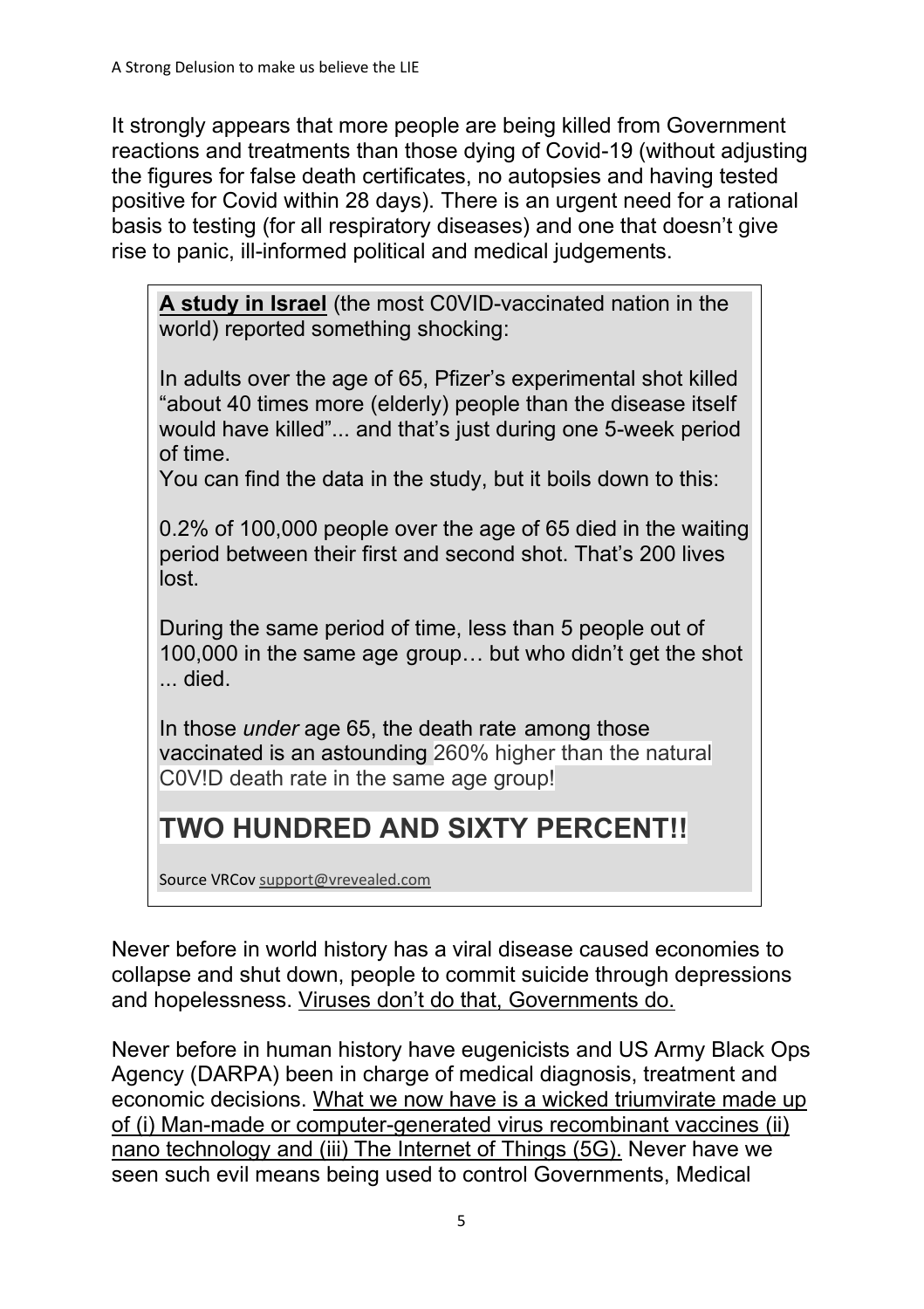professionals and scientists whilst at the same time providing the solution for Governments, Globalists, Eugenicists and Big Tech to meet their target of 500million world population by 2030 (Agenda 2030) and to then control every aspect of people's transhuman lives via neuro-links and 5G. Worse still all these components exist and are ready to use in 2021. The scientists and techies involved with the digital and 5G are working with the other groups to be able to synthesise our genes using biosensors in the vaccine content (hence 'gene therapy'). They talk at their conferences of 'digital immortality', which, of course, for us Christians exposes the LIE of the devil that what he is offering is his 'mark of the beast' is eternal life, but not the eternal life that is ours with Jesus in His eternal kingdom. A helpful video covering the above points is an interview between Dr Carrie Madej and Allison Teague (journalist) https://www.bitchute.com/video/xCLi8bvLvFBx

It is interesting that the vaccine row is bringing out all sorts of 'experts' who try to excuse the evil plans of the globalists by suggesting that the vaccine has been created by very careful and caring scientists and is an excellent vaccine. Geert Vanden Bossche Phd, a world-renowned vaccine designer who has worked for Big Pharma and GAVI is warning the world against 'immune escape' and a huge Covid untreatable worldwide outbreak. His thesis is not that the vaccines are no good but that they should not have been used in the middle of the pandemic. His support for the actual vaccine design shows that he has not understood either the content or the intent of the vaccine. This point has been taken up by Dr Vernon Coleman in his video posted on 14<sup>th</sup> March 2021 and used to bring a severe warning to the nation and to the world of the impending destruction of humanity, beyond that planned by the globalists.

https://brandnewtube.com/watch/covid-19-vaccines-are-weapons-of-mass-destruction-and-couldwipe-out-the-human-race\_GcjtJu9dY1RcSNh.html

The problem for the past 20 years has been about HOW to inject the substrate for the internet connection into the body. This has been solved by the appearance of 'Hydrogel' – nano-liquid particles containing a computer algorithm that will allow the globalists to turn the system on to LIVE when the majority of people have had the full quota of gene therapy.

CCP or the Chinese Communist Party are already something similar on their people and have even introduced AI controlled machines in cafes, restaurants, shopping centres, transport terminals etc to serve the customers and record their habits, contacts and behaviour. The West,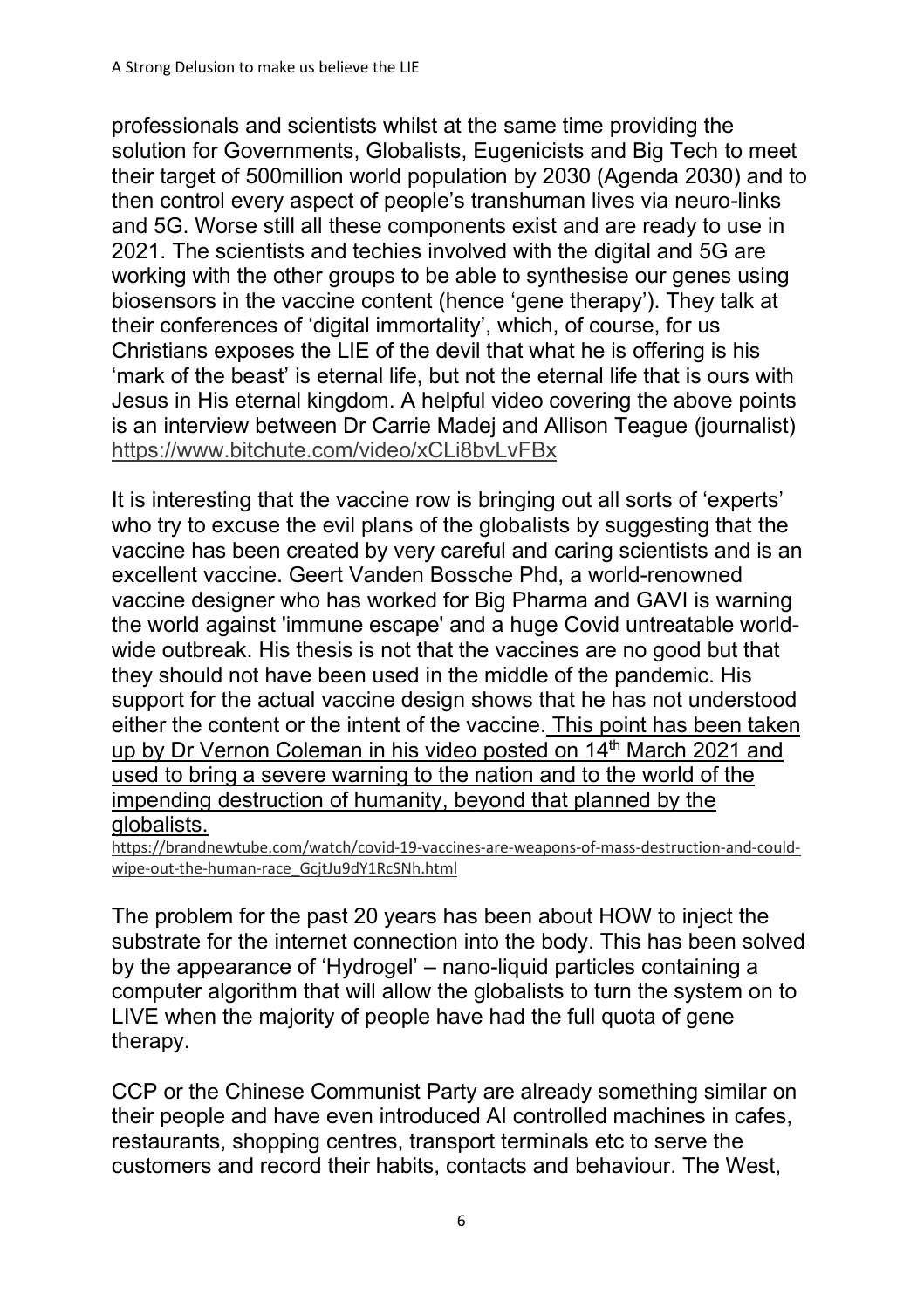particularly the USA are being strongly influenced by the CCP and say nothing about their human rights violations. We can particularly think of the special internment camps into which the religious groups including Christians have been placed for 'corrective training'. We might see a correlation here to the spiritual battle between good and evil, between life and death, between subjection and freedom and hopefully, take note of how the antichrist's plans are being carried out now, before the tribulation period has even started.

The whole situation is DEMONIC – the Frankenstein monster is out of the laboratory and the Church of God is under such a strong attack, one that is putting our lives at risk dependent upon the decisions we now make. Bribery, corruption, lies, cover-ups and misinformation are the order of the day and the weapons of the devil's warfare. Disinformation and propaganda and psychological warfare are the weapons of choice for the global elite and compliant governments. There is no truth, no justice and no choice. God has been driven out of the Church and Society and Christians, along with Jewish believers are now labelled 'terrorists' in this extreme socialist and woke society. Such is the HOAX of a man-made pandemic being used to restructure the world and reduce its population to a fraction of its present size.

**Scripture tells us: "***for the light makes everything visible. This is why it is said, 'Awake, O sleeper, rise up from the dead, and Christ will give you light.'"* Ephesians 5:14 NLT

#### **UK Column News Article by Iain Davies on Friday 12th March 2021 makes the following points:** https://www.ukcolumn.org/article/why-are-we-stillgiving-people-covid-19-vaccines

Recently, Austria, Denmark, Norway, Iceland, Estonia, Latvia, Lithuania, Luxembourg, Romania and Italy put a hold on their roll out of the AstraZeneca COVID-19 vaccine, AZD1222.

In the case of Italy, this followed the deaths of 43-year-old soldier Stefan Patern and 50-year-old Sardinian police officer, David Villa.

Both men were taken ill and died within 48 hrs of receiving the vaccine. This added to the growing tally in Italy of people who have died shortly after vaccination. Neither man was known to have any underlying health conditions.

Austria, Estonia, Latvia, Luxembourg and Lithuania temporarily halted the roll out of one specific batch of the Astrazeneca's vaccine following concerns raised about potential blood clotting problems.

Austria suspended their roll out following the death of a 49-year-old nurse, and severe health complications apparently induced in a 35-year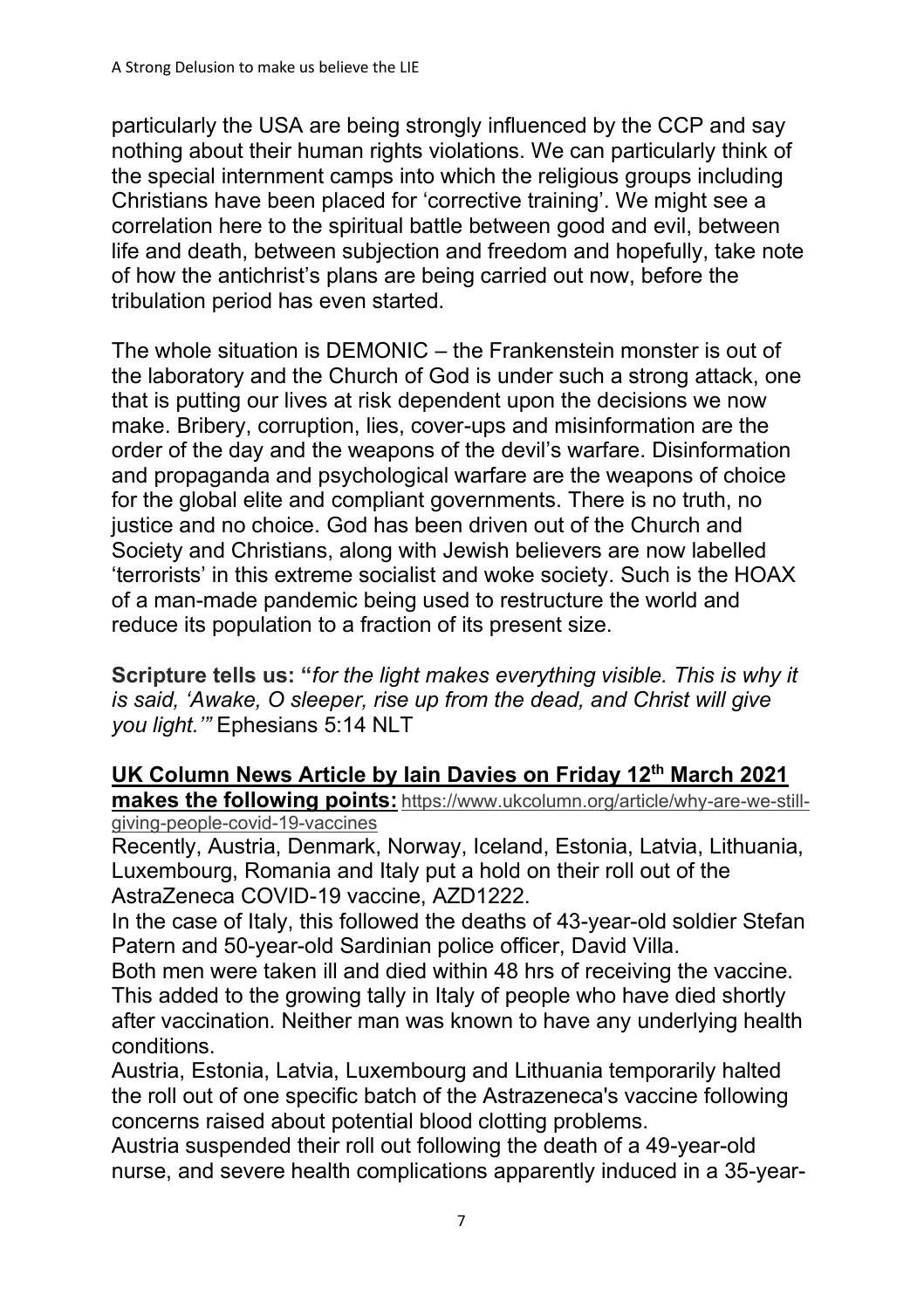old woman who suffered a pulmonary embolism after vaccination with AZD1222

Denmark, Norway and Iceland temporarily suspended all AstraZeneca vaccines, pending investigation. Unfortunately, the Danish Health Authority, claims, without any evidence that the 'vaccine' is both safe and effective. Meanwhile, in the UK, Dr Phil Brian, safety lead for the Medicines and Healthcare products Regulatory Agency (MHRA), urged people to continue with their vaccinations:

This approach, writes Iain Davies, seems to be at odds with the precautionary principle. Other European countries have suspended their use of the vaccine precisely because they don't know if there is a link between the vaccines and the deaths. The correlation is the reason for caution, yet the MHRA are suggesting that caution need not be applied. It is hard to understand this rationale. There are no completed clinical trials for any of the vaccines currently being administered across the UK and mainland Europe.

We should note, as is pointed out in the article:

- Pfizer's phase III trial won't be completed until January 2023
- AstraZeneca's will be complete in February 2023.

While the MHRA highlight that the link between the blood clotting problems and the vaccines has not been confirmed, the safety and efficacy of the vaccines have not been confirmed either. The MHRA makes no mention of this. The MHRA's most recent adverse events report notes that more than 500 people have died shortly after receiving COVID-19 vaccines: They say "Usage of the AstraZeneca has increased rapidly and as such, so has reporting of fatal events with a temporal association with vaccination however, this does not indicate a link between vaccination and the fatalities reported. At the time of this report, nearly 125,000 people across the UK have died within 28 days of a positive test for coronavirus." (This figure is inaccurate and is grossly overstated).

This statement by MRHA, says Iain Davies, is concerning. The MHRA seems to be claiming that if a person dies shortly after receiving a COVID-19 vaccine this *does not indicate* that there is any link to the vaccine.

This is simply wrong. If someone dies shortly following the administration of a drug then it does indicate that the drug may have been the cause, even if it does not prove it.

The MHRA and UK government appear to want it both ways here: a death following vaccination, no matter the cause, is not vaccine related, yet a death following a positive SARS-CoV-2 PCR test result, no matter the cause, is definitively a COVID-19 death. In neither case is there a determination to investigate.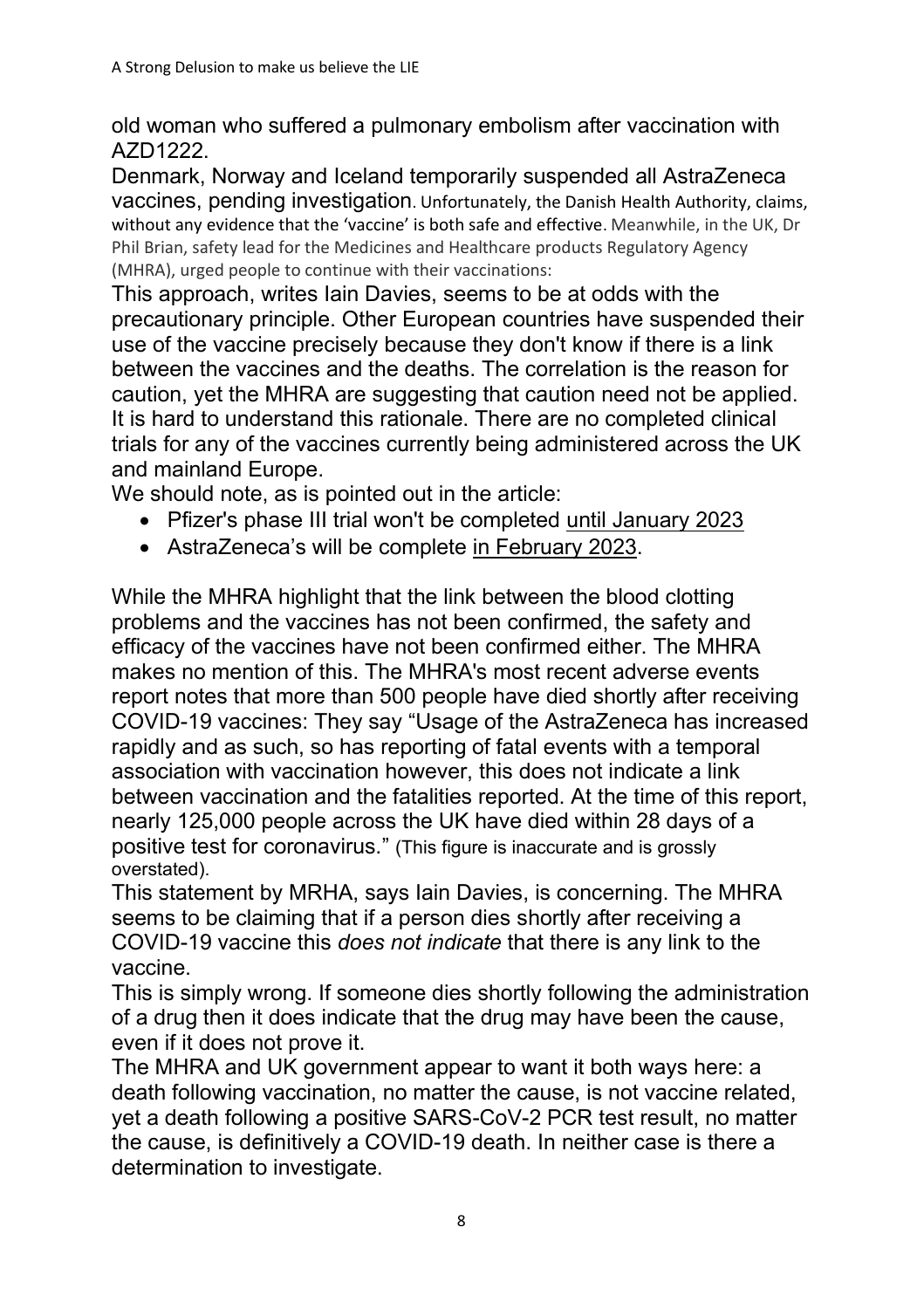The MHRA is also eager to highlight that those who have died following the vaccine were *elderly people or people with underlying illness*. Clearly, they consider this another reason not to consider any vaccine injury possible.

It appears every effort has been made to maximise reported COVID-19 mortality while minimising, or even denying, any vaccine related mortality.

The picture is not any better in the EU. COVID-19 vaccines approved by the European Medicines Agency (EMA) haven't completed clinical trials either.

Moderna's mRNA vaccine phase III trial isn't due for completion until October 2022 and Johnson & Johnson's Janssen trials won't conclude until May 2023. The other two vaccines approved by the EMA are Astrazeneca's AZD1222 and Pfizer/BioNTech's BNT162b2 (called *Comirnaty* in the EU.)

However, statements from the Danish authorities and other national regulators indicate the same disparity between required standards of evidence as we have seen here in the UK.

This has not gone unnoticed by the scientific and medical community. Traditional vaccines, such as whole pathogen and sub-unit vaccines, work by introducing dead or weakened pathogens to stimulate a direct immunological response.

Nucleic Acid Vaccines, such as mRNA and recombinant vector vaccines work differently. They introduce genetic material to encode the cellular production of an antigen response without exposure to the target pathogen.

Both mRNA and recombinant vector vaccines are types of gene-based vaccines.

Astrazeneca AZD1222 is a recombinant vector vaccine. It uses a genetically modified chimpanzee adenovirus to carry a SARS-CoV-2 spike protein to the cells which the immune system then recognises to illicit an immune response.

Pfizer/BioNTech's and Moderna's vaccines are based upon messenger RNA (mRNA) encapsulated in lipid nano-particles, which protect the mRNA from being broken apart by the body's enzymes. Once the mRNA enters the cell it stimulates the production of the SARS-CoV-2 spike protein, prompting the subsequent immune response.

While both recombinant viral vector and mRNA are relatively new vaccine technologies, mRNA gene-based vaccines have never been used with a human population. Given that there are no completed clinical trials this means they are, in fact, *EXPERIMENTAL* **GENE-BASED VACCINES.**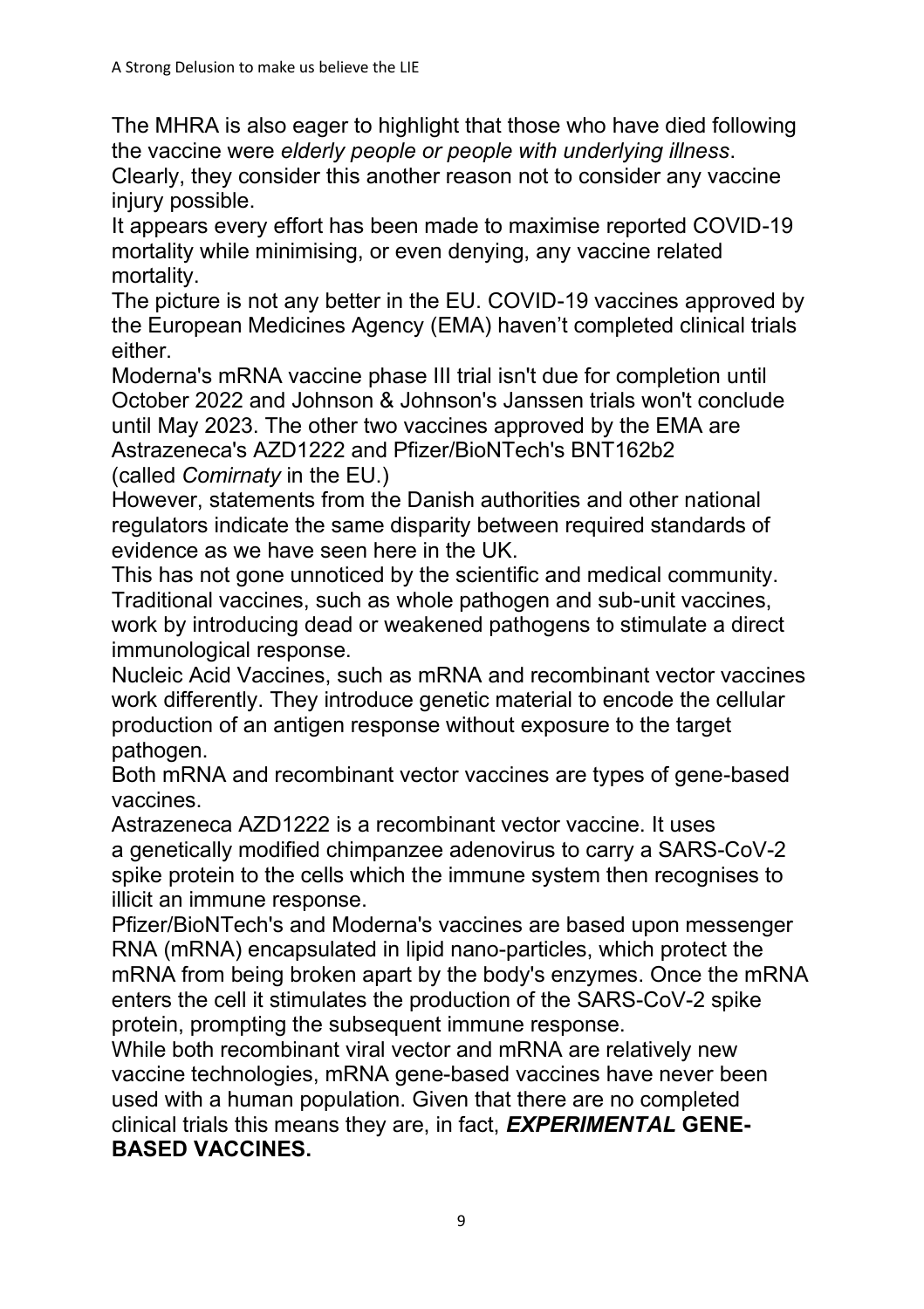#### **Corona False Alarm? Facts & figures**

In their excellent study of Covid-19 in Germany, Husband and wife world renowned virologists, Karina Reiss and Sucharit Bhakdi, made a series of telling points:

- a) The addition of SARS-CoV-2 to the spectrum of viral pathogens did not affect overall mortality in patients with respiratory disease.
- b) As regards the PCR test it is perfectly clear that the test result is error-prone, as is every PCR. How much so, and whether there are significant differences among the available tests, cannot be determined because of lack of data.
- c) When positive tests results drop below a certain limit, it is senseless to continue mass screening for the virus in nonsymptomatic individuals. And use of numbers acquired under these circumstances as a reason for implementing any measures should not be tolerated.
- d) With the emergence of new and possibly dangerous disease, autopsies should be undertaken in cases of doubt to clarify the actual cause of death. Only one pathologist ventured to fulfil this task in Germany against official specific advice. The results of his autopsies on all Coronavirus patients should that not one was healthy, and all had pre-existing conditions. The same happened in Switzerland. In Italy autopsies showed that 96% of Covid-19 'deaths' had pre-existing underlying illnesses. Most of the elderly suffered from Pulmonary embolisms, probably caused through prolonged sitting around due to lockdown measures in Nursing Homes, hospitals and family homes.
- e) The problem with coronavirus death counts is such that numbers can be viewed as nothing more than gross overestimates.
- f) The mortality rate of Covid-19 is within the range of seasonal flu i.e 0.1%-0.3%. According to Stanford professor John Ioannidis the median infection fatality rate was .27%.
- g) All studies to date show that SARS-CoV-2 in not a killer virus. Instead, scientists can say that Covid-19 is a disease that makes some people sick, proves fatal to a few, and does nothing to the rest. Like any annual flu.

Other important observations and points made in the book concern aspects such as the need for professional and critical analysis to determine the nature of any epidemic situation. Presumably, that is why in the UK, SAGE and is various subsidiary groups are full of military psych ops people, non-scientists, non-medical experts and research professors, advertising and mind science technicians?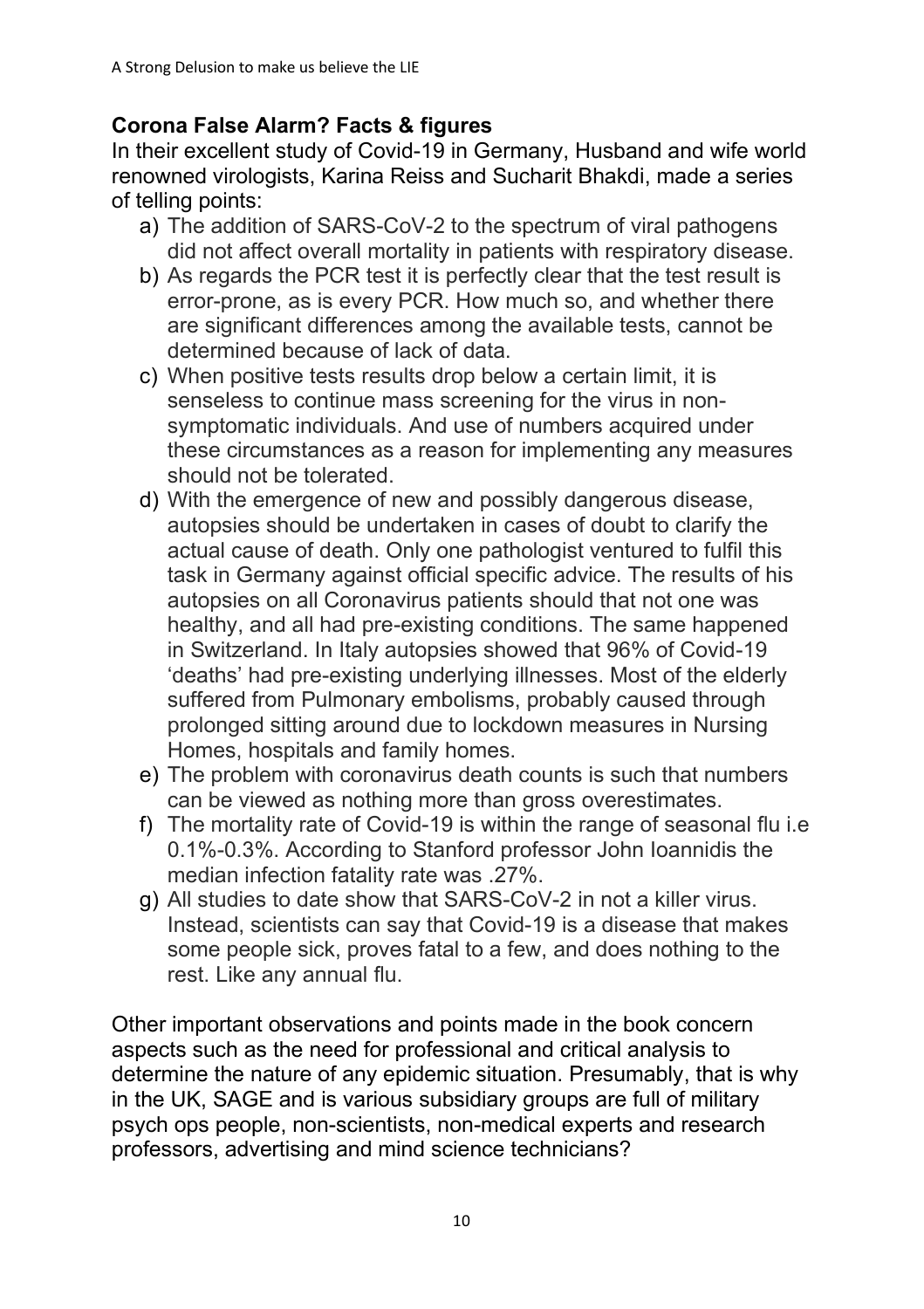The English Professor, John Oxford, one of the best-known Virologists world-wide, said the following about the coronavirus crisis: *"personally, I would say the best advice is to spend less time watching TV news which is sensational and not very good. Personally, I view this COVID outbreak as akin to a bad winter influenza epidemic. We are suffering from a media epidemic!"* We might add more to the statement about the media as we know that it is all Government propaganda and part of an evil psychological game being played on the country by the Government.

Just consider this comment from renowned virologist Pablo Goldschmidt in March 2020. *"We are all locked up. In Nice there are drones that impose fines on people. How far has this monitoring gotten? You have to read Hannah Arendt and look very closely at the origins of totalitarianism at that time. If you scare the population, you can do anything with it."* (Hannah Arendt who died in 1975 was a German-born American political theorist. Her many books and articles have had a lasting influence on political theory and philosophy.)

#### **Money making on a Grand scale!**

Big Pharma is in it for the money and so are their various political, wealthy and scientific shareholders. GSK with Sanofi is supplying the US with 100m does of Covid-19 vaccine at \$9.26 per vaccine and as two doses are needed that would amount to \$1,852,000,000. Astrazeneca is looking to provide the EU countries with 2bn doses at 1.78Euros each. According the MRHA 'Board members' financial interests, writes Stephen Green in the March Edition of Christian Voice, its chairman, Stephen Lightfoot, is a shareholder of GSK. The Government Chief Scientific Advisor Sir Patrick Valance also holds shares in GSK (£600,000 worth). The other two Board Members are shareholders of Astrazeneca! In addition, Matt Hancock and his family have shares in Babylon Health and their friends have received millions for government Covid contracts. Other members of the various advisor groups including Sage shown below all are implicated in receiving grants, shares, prominent appointments from HMG, Gates Foundation, GAVI, CEPI and Big Pharma. For more details see the article by Vanessa Beeley on UK Column Website https://www.ukcolumn.org/article/covid%E2%80%9319-bigpharma-players-behind-uk-government-lockdown

On 18<sup>th</sup> March, Israel News carried breaking news about Israel paying Fauci \$1m 'gift'. *U.S. officials should not accept money from foreign sources for the positions they take in our government. By E. Donald Elliott, American Spectator.* The essence of law, he writes, is even-handed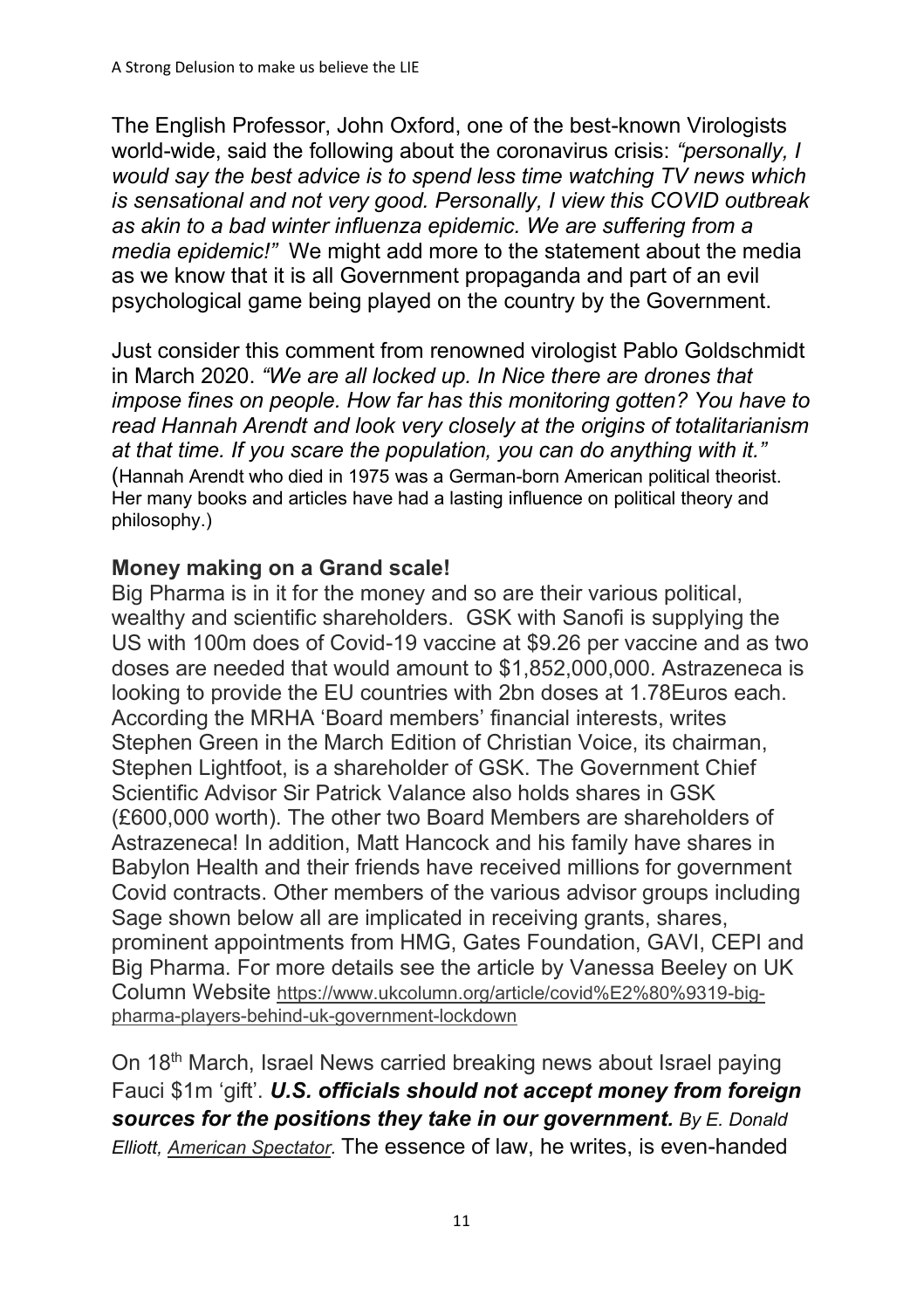application of neutral principles to those whom we like and those whom we dislike or with whom we disagree.

We should not be under any delusion as to how unrighteous this whole HOAX is. Just look at the following diagram showing the structure of the groups appointed by the Government to advise on a medical crisis! Very few medical doctors, virologists etc but plenty of modellers,

mathematicians, and psychiatrists and psychological warfare specialists.



#### **The Globalist Agenda**

Governments and their globalist sponsors are moving so quickly to take control of the world. Their chosen method is through persuading the world to take a vaccine to cure them of and protect them from the Covid-19 virus. This is gene warfare, using a variety of experimental deadly vaccines. By this method they can fulfil two main objectives of the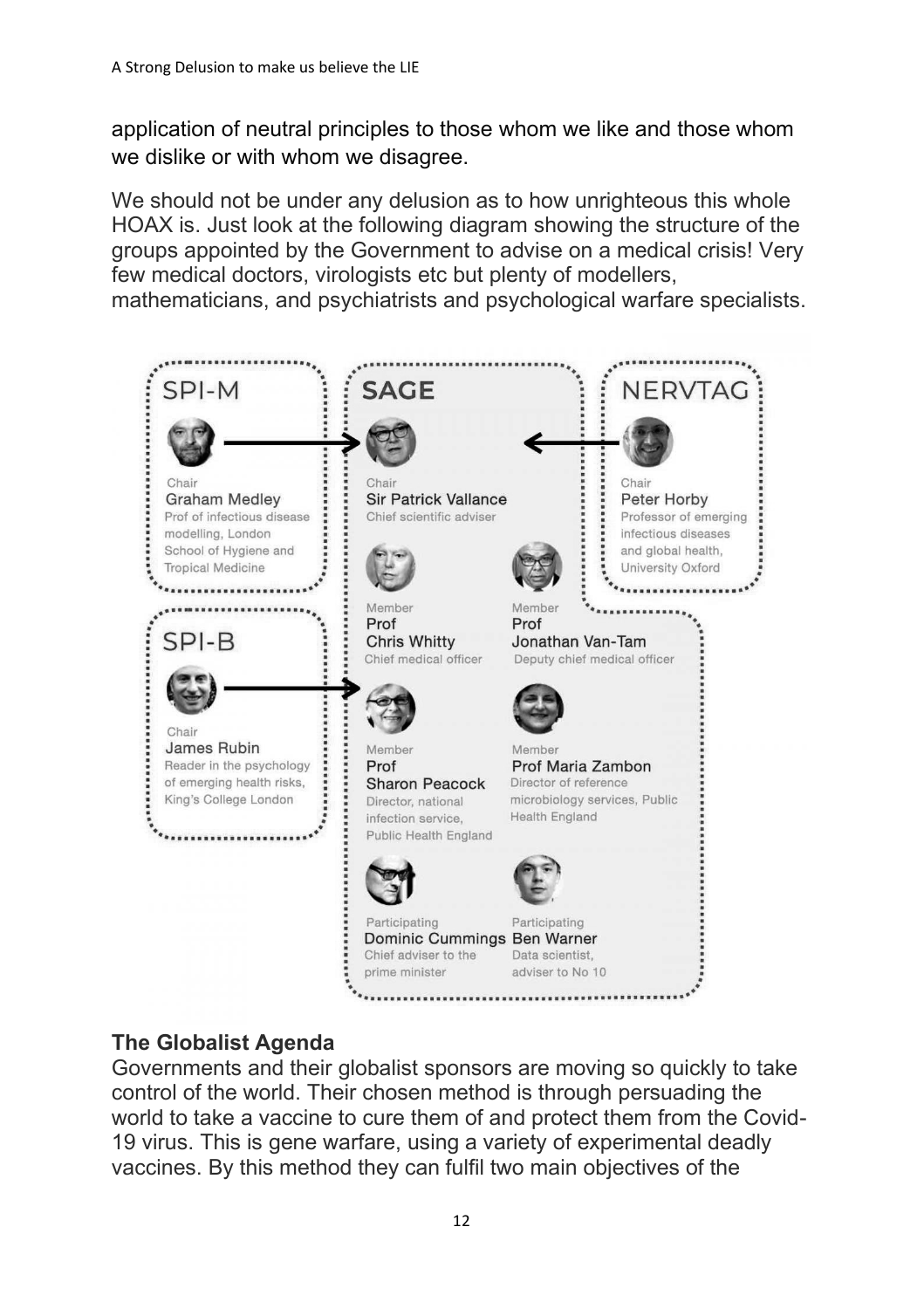globalist cabal and its subsidiaries, namely a massive reduction in the earth's population and control over the remaining people of the earth. One of the unseemly and immoral actions that they have taken is to dupe the relevant medical authorities to issuing temporary permissions for the vaccines to be used immediately before the rest of the world discovers what the vaccines contain. In addition, the pharmaceutical companies are making billions, more than ever before through their stated intention to vaccinate the whole world, not just once, or twice, but every six months. This scenario only benefits the Big Pharma companies by billions of dollars every year.

The marks of the globalist plan can be summarised by the following examples: (also included in the August 2020 Newsletter)

- x **Media-fuelled mass hysteria and hype.**
- **Bribery of scientists and researchers through huge 'grants' to follow the party line.**
- **Bribery of Government officials and officials via shares in Big Pharma & cash sums or grants to other government agencies.**
- Arbitrary political decisions (or apparently arbitrary) but followed by **groups of countries, showing that they are all using the same play book.**
- x **Massive restrictions on fundamental rights, movements, and interactions and huge increase in public and internet/digital surveillance.**
- x **World-wide digital censorship by 'Big Tech' platforms.**
- x **Censorship of freedom of expression and enforcement by Police**
- **Enforced conformity of the media who in return are paid to follow the Government's script.**
- x **A massive reduction of the world population from 8.5billion to 500million.**
- x **A realignment of agriculture and food production to remove meat, poultry, and traditional foods in favour of low carbon actions to plant more trees and increase flower emadows!**
- **•** Defamation and ridiculing of dissidents (those who are differently **minded). Accusations against dissidents of being 'terrorists' or conspiracy theorists.**
- **Denunciation of individuals and groups who speak out or challenge the official narrative.**
- x **Dangerous human experiments such as untried and untested therapies.**
- **EXECTE:** Threats of unemployment, closing of bank accounts, restrictions on **travel at home or abroad.**
- **Threats of a 'Great Reset' as the world economic system is cancelled and lives then controlled by the globalists.**

Wasn't it Abraham Lincoln who *said "You can fool all of the people some of the time, and some of the people all the time, but you cannot fool all of the people all of the time."*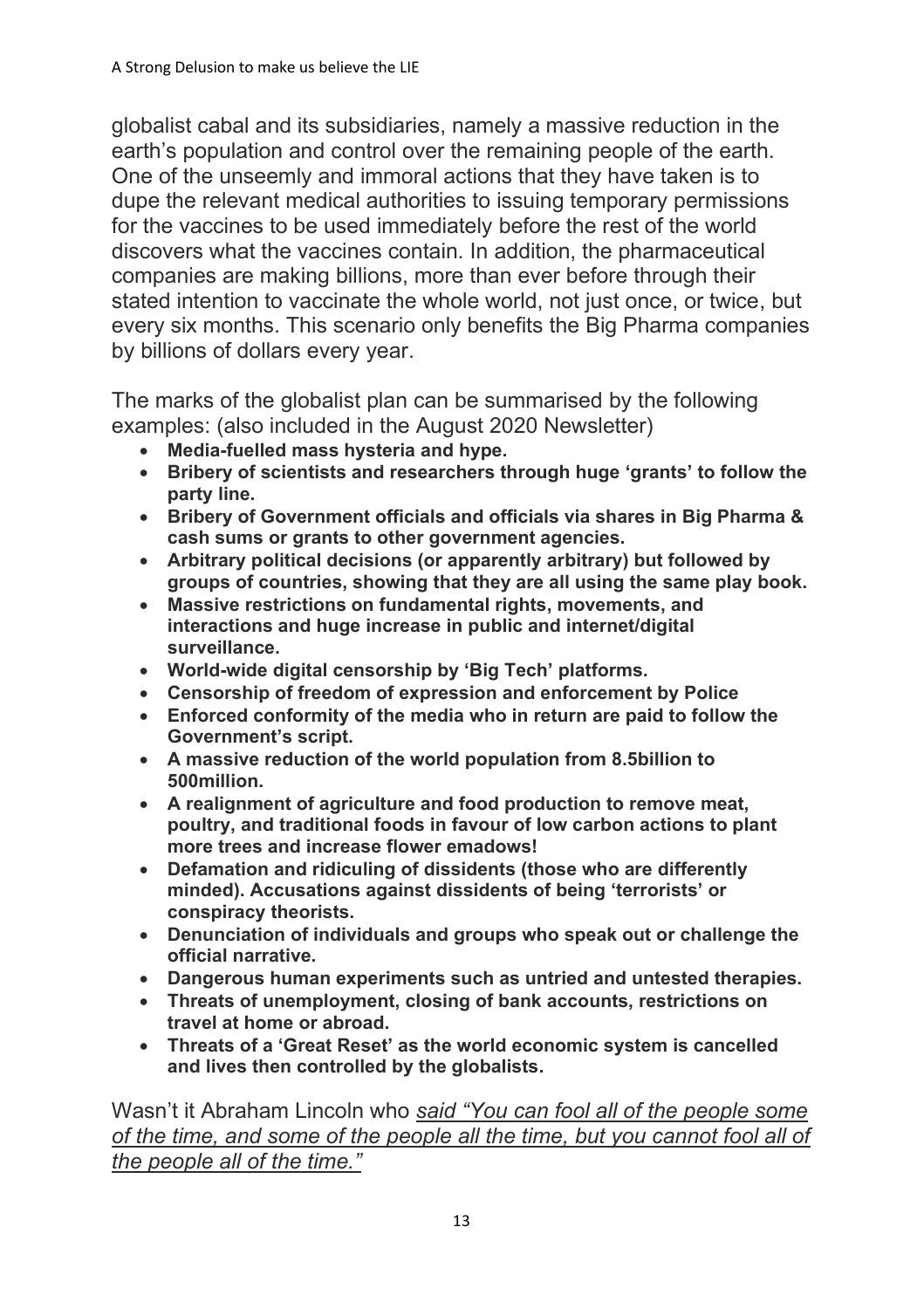Now, a year on from the start of this global fake pandemic, many people are challenging the whole basis of the so called 'pandemic' and also the actions of Governments all over the world.

In His second letter to the Thessalonians, the Apostle Paul explains to them that although the Rapture has not yet occurred, nevertheless, God will send a powerful delusion on all unbelievers, so that they will believe the LIE (2 Thessalonians 2:11). As the man of lawlessness is at work today, as we saw at the beginning of this newsletter, there is clearly a big delusion over the world today. The **LIE** is the plan of satan to try and take the place of God and kill all believers, Jew and gentile who are converted in huge numbers during the Tribulation period. Satan will demand worship on pain of death, and many will refuse to worship him and be martyred. He will demand that all have a mark on them to show his ownership of them. Many, again, will refuse and be beheaded. During this time the lie will be exposed by the Lord Jesus Christ through a series of judgements on the unbelieving world, both people and land. Satan, the antichrist and the false prophet who are all architects of the LIE will be thrown into hell (at different times) for eternity.

The **LIE** can be seen now all around, politically, socially, religiously, and environmentally. Covid is part of the **LIE** and must be exposed so that as many people as possible may come to Jesus in these last hours and be saved for eternity.

The kickback has started through the intercessory prayers of the saints, the medical and scientific challenges to the lies that have been presented to us for over a year.

#### **FIRSTLY – Urgent safety questions raised by Doctors**

On 10<sup>th</sup> March, BREAKING NEWS: Doctors and Scientists from Doctors for Covid Ethics, wrote to European Medicine Agency about Covid-19 vaccines**.** This is action is hugely important, and the Church should take notice of it, particularly the Church denominations that closed their doors to worship yet opened them readily as vaccine centres. A group of scientists and doctors has today issued an open letter calling on the European Medicines Agency (EMA) to answer urgent safety questions regarding COVID-19 vaccines or withdraw the vaccines' authorisation.

The letter describes serious potential consequences of COVID-19 vaccine technology, warning of possible autoimmune reactions, blood clotting abnormalities, stroke and internal bleeding, "including in the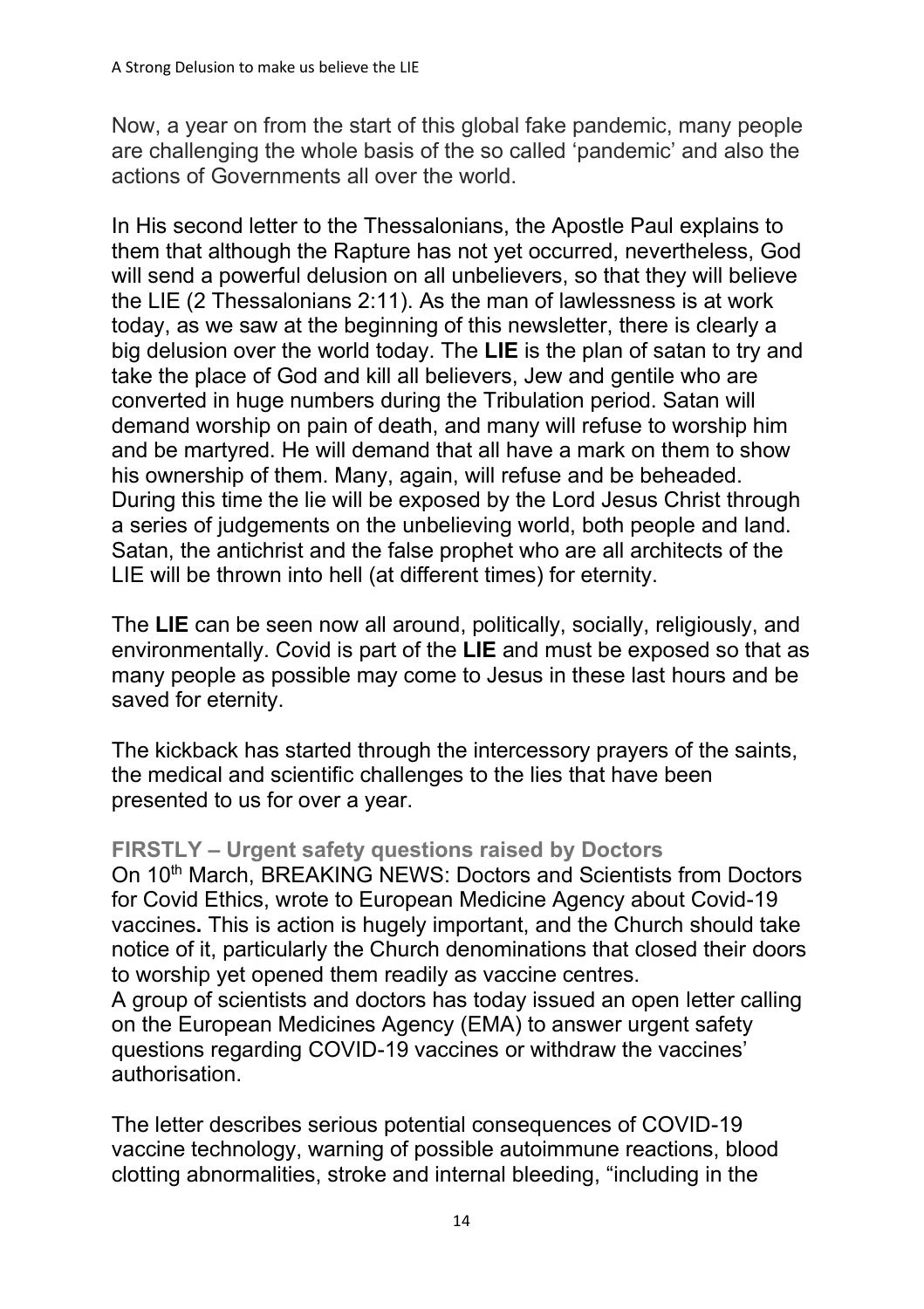brain, spinal cord and heart". The authors request evidence that each medical danger outlined "was excluded in pre-clinical animal models with all three vaccines prior to their approval for use in humans by the EMA."

**"Should all such evidence not be available", the authors write, "we demand that approval for use of the gene-based vaccines be withdrawn until all the above issues have been properly addressed by the exercise of due diligence by the EMA."**

The letter is addressed to Emer Cooke, Executive Director of the EMA, and was sent on Monday 1 March 2021. The letter was copied to the President of the Council of Europe and the President of the European **Commission** 

It states: "We are supportive in principle of the use of new medical interventions." However, "there are serious concerns, including but not confined to those outlined above, that the approval of the COVID-19 vaccines by the EMA was premature and reckless, and that the administration of the vaccines constituted and still does constitute 'human experimentation', which was and still is in violation of the Nuremberg Code."

#### **Urgent Open Letter from Doctors and Scientists to the European Medicines Agency regarding COVID-19 Vaccine Safety Concerns**

From: Doctors for Covid Ethics

**To:** Emer Cooke, Executive Director, European Medicines Agency,

Amsterdam, The Netherlands

28 February 2021

Dear Sirs/Mesdames,

FOR THE URGENT PERSONAL ATTENTION OF: EMER COOKE, EXECUTIVE DIRECTOR OF THE EUROPEAN MEDICINES AGENCY As physicians and scientists, we are supportive in principle of the use of new medical interventions which are appropriately developed and deployed, having obtained informed consent from the patient. This stance encompasses vaccines in the same way as therapeutics.

We note that a wide range of side effects is being reported following vaccination of previously healthy younger individuals with the gene-based COVID-19 vaccines. Moreover, there have been numerous media reports from around the world of care homes being struck by COVID-19 within days of vaccination of residents. While we recognise that these occurrences might, every one of them, have been unfortunate coincidences, we are concerned that there has been and there continues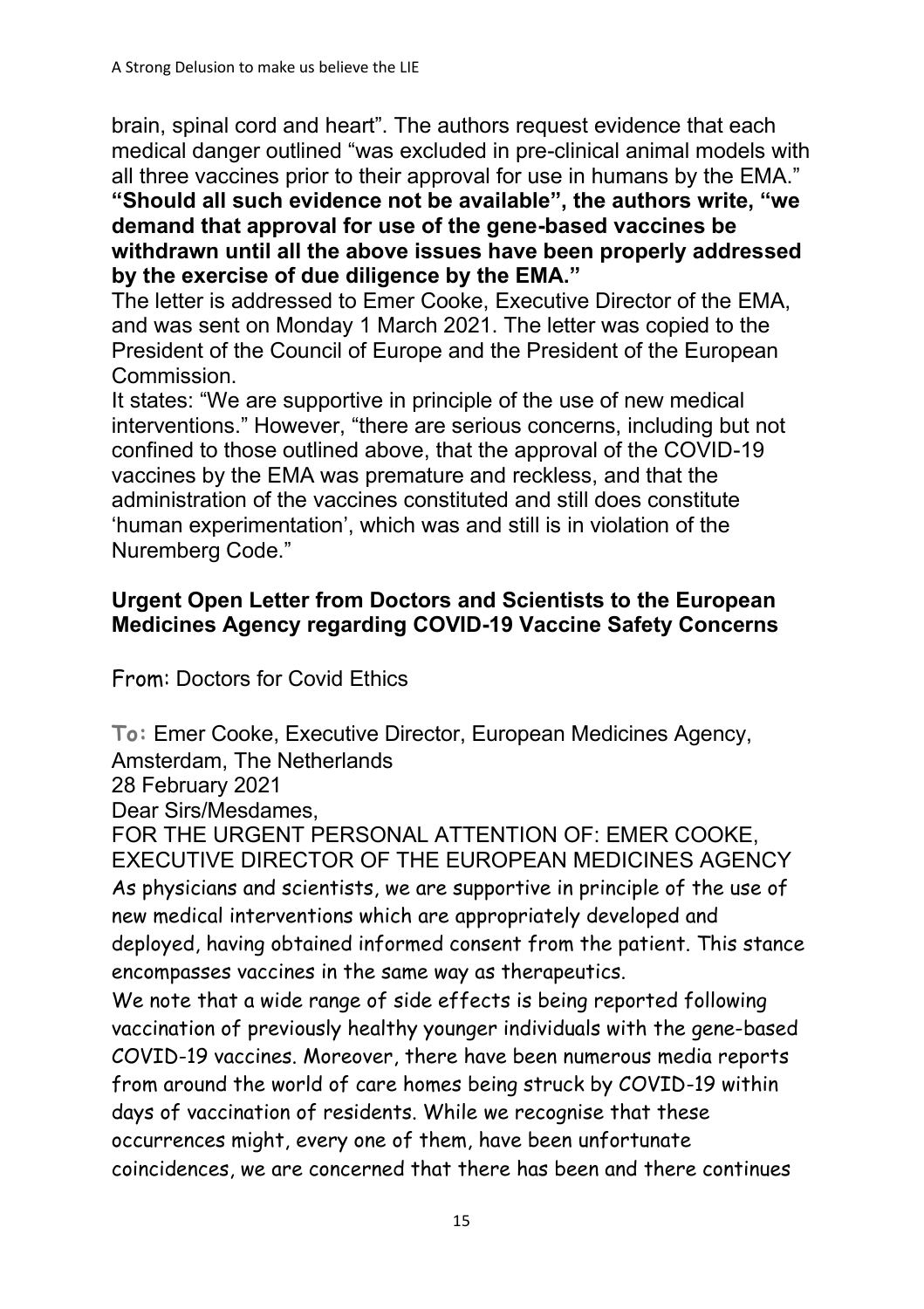to be inadequate scrutiny of the possible causes of illness or death under these circumstances, and especially so in the absence of post-mortems examinations.

In particular, we question whether cardinal issues regarding the safety of the vaccines were adequately addressed prior to their approval by the European Medicines Agency (EMA).

As a matter of great urgency, we herewith request that the EMA provide us with responses to the following issues:

**1.** Following intramuscular injection, it must be expected that the genebased vaccines will reach the bloodstream and disseminate throughout the body [1]. We request evidence that this possibility was excluded in pre-clinical animal models with all three vaccines prior to their approval for use in humans by the EMA.

**2.** If such evidence is not available, it must be expected that the vaccines will remain entrapped in the circulation and be taken up by endothelial cells. There is reason to assume that this will happen particularly at sites of slow blood flow, i.e. in small vessels and capillaries [2]. We request evidence that this probability was excluded in pre-clinical animal models with all three vaccines prior to their approval for use in humans by the EMA.

**3**. If such evidence is not available, it must be expected that during expression of the vaccines' nucleic acids, peptides derived from the spike protein will be presented via the MHC  $I -$  pathway at the luminal surface of the cells. Many healthy individuals have CD8-lymphocytes that recognize such peptides, which may be due to prior COVID infection, but also to cross-reactions with other types of Coronavirus [3; 4] [5]. We must assume that these lymphocytes will mount an attack on the respective cells. We request evidence that this probability was excluded in pre-clinical animal models with all three vaccines prior to their approval for use in humans by the EMA.

**4.** If such evidence is not available, it must be expected that endothelial damage with subsequent triggering of blood coagulation via platelet activation will ensue at countless sites throughout the body. We request evidence that this probability was excluded in pre-clinical animal models with all three vaccines prior to their approval for use in humans by the EMA.

**5.** If such evidence is not available, it must be expected that this will lead to a drop in platelet counts, appearance of D-dimers in the blood, and to myriad ischaemic lesions throughout the body including in the brain, spinal cord and heart. Bleeding disorders might occur in the wake of this novel type of DIC-syndrome including, amongst other possibilities, profuse bleedings and haemorrhagic stroke. We request evidence that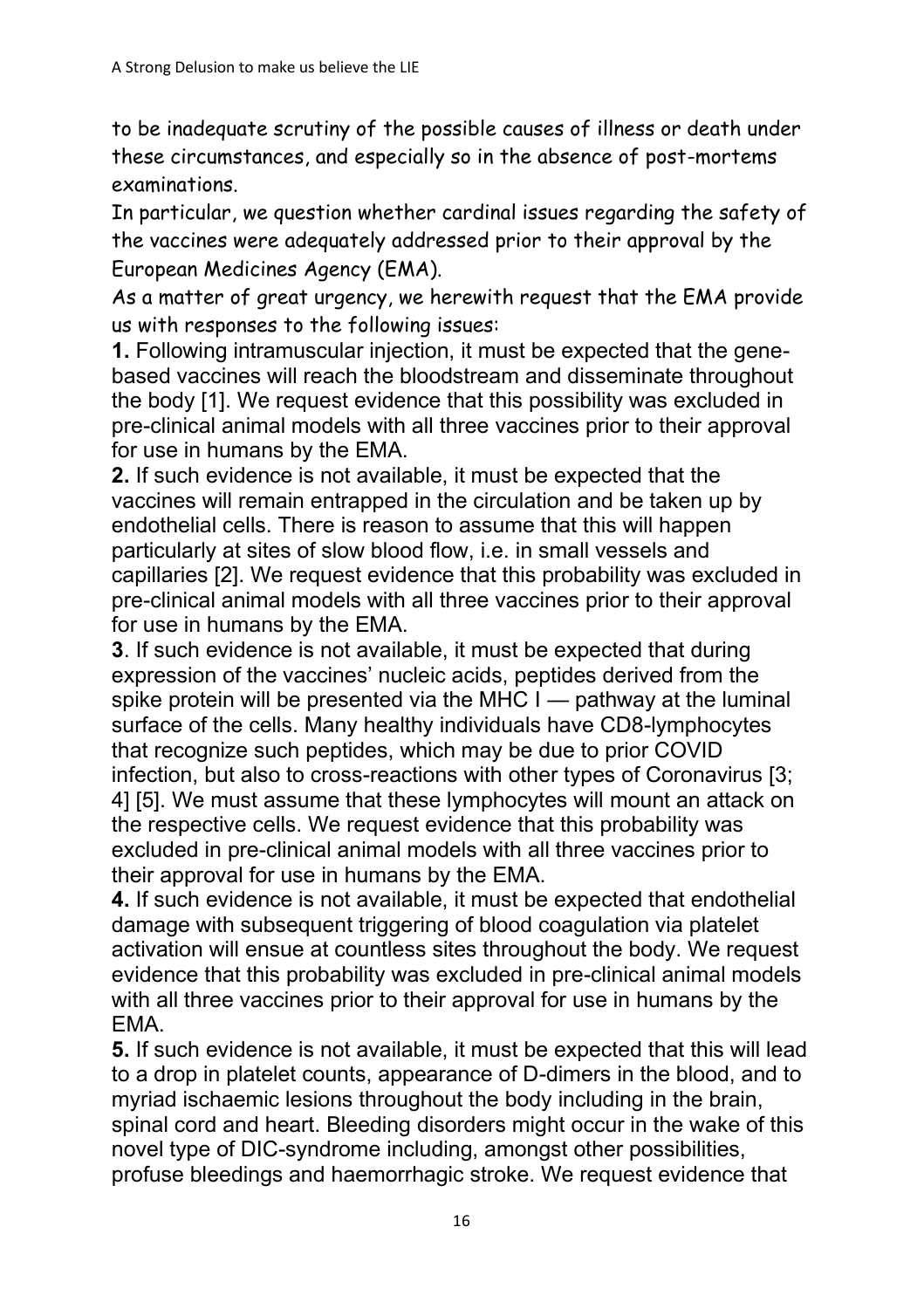all these possibilities were excluded in pre-clinical animal models with all three vaccines prior to their approval for use in humans by the EMA. **6.** The SARS-CoV-2 spike protein binds to the ACE2 receptor on platelets, which results in their activation [6]. Thrombocytopenia has been reported in severe cases of SARS-CoV-2 infection [7]. Thrombocytopenia has also been reported in vaccinated individuals [8].

We request evidence that the potential danger of platelet activation that would also lead to disseminated intravascular coagulation (DIC) was excluded with all three vaccines prior to their approval for use in humans by the EMA.

**7.** The sweeping across the globe of SARS-CoV-2 created a pandemic of illness associated with many deaths. However, by the time of consideration for approval of the vaccines, the health systems of most countries were no longer under imminent threat of being overwhelmed because a growing proportion of the world had already been infected and the worst of the pandemic had already abated. Consequently, we demand conclusive evidence that an actual emergency existed at the time of the EMA granting Conditional Marketing Authorisation to the manufacturers of all three vaccines, to justify their approval for use in humans by the EMA, purportedly because of such an emergency.

#### **Should all such evidence not be available, we demand that approval for use of the gene-based vaccines be withdrawn until all the above issues have been properly addressed by the exercise of due diligence by the EMA.**

There are serious concerns, including but not confined to those outlined above, that the approval of the COVID-19 vaccines by the EMA was premature and reckless, and that the administration of the vaccines constituted and still does constitute "human experimentation", which was and still is in violation of the Nuremberg Code.

In view of the urgency of the situation, we request that you reply to this email within seven days and address all our concerns substantively. Should you choose not to comply with this reasonable request, we will make this letter public.

This email was copied to: Charles Michel, President of the Council of Europe Ursula von der Leyen, President of the European Commission.

For the details of the various authorities quoted and the signatories please see the full letter on https://pressat.co.uk/releases/breakig-news-doctors-scientists-write-toema-re-covid-19-vaccine-safety-be11df3b8f9d599b2560dea639700355/

**SECONDLY - What is the truth about the efficacy of the proposed vaccines?**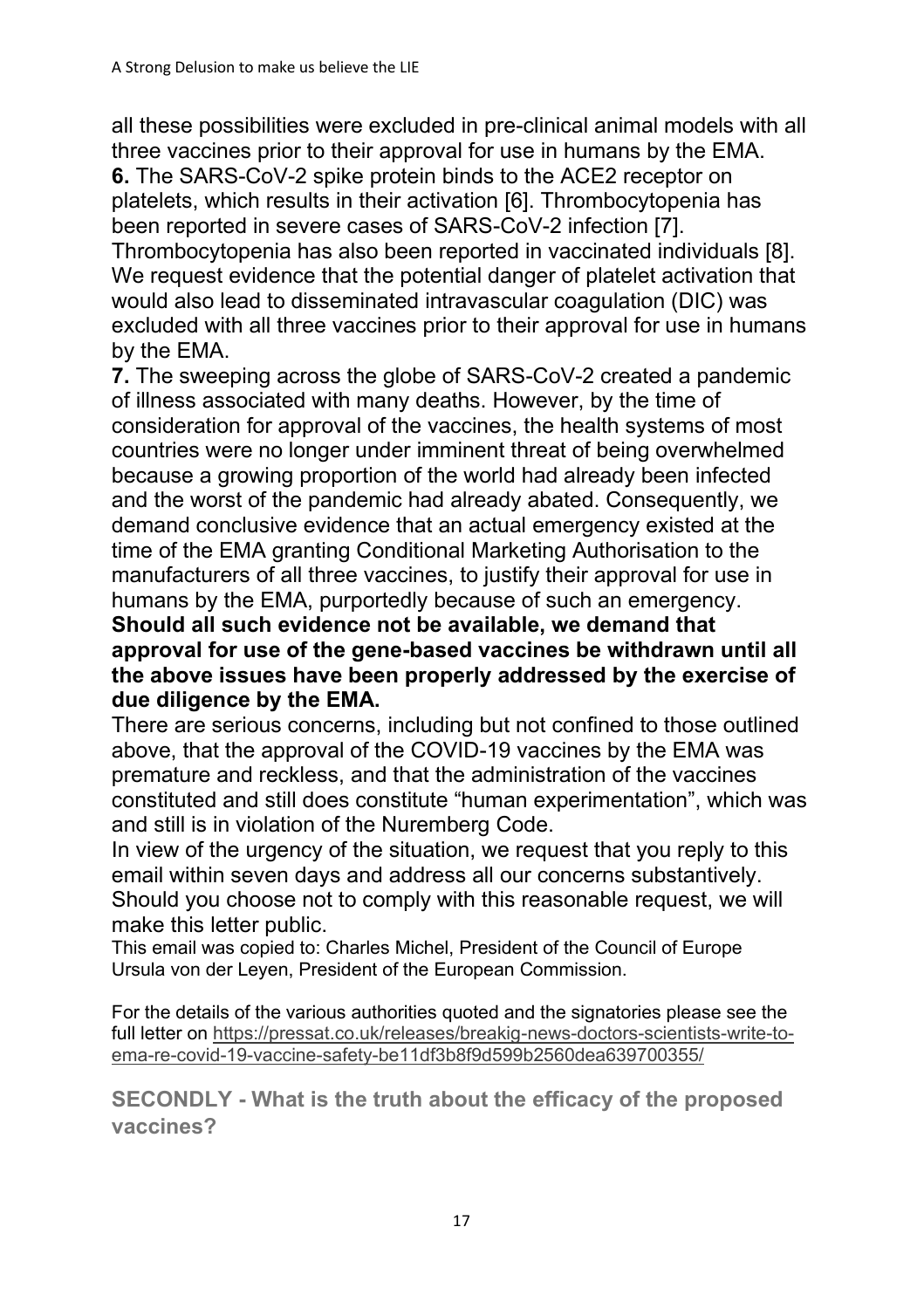- 1. The so called Covid-19 virus is not a natural virus. It is man-made from HKU3 samples from bat faeces mixed with SARS Cov-2 spike protein, using laboratories in Wuhan, America and Canada, and funded clandestinely by CDC using Obama Administration funds that had supposedly been cancelled. It was released from the Wuhan laboratory, but the Chinese removed all traces and denied world virologists access to the lung tissue tests and findings from the first human to develop the disease.
- 2. The Covid -19 virus does NOT exist in the human genome. It was called a 'novel' virus because there is no antigen response to it from auto-immune system. The virus has never been isolated in a laboratory, grown in a lab or used to infect people and make them sick. It has been taken from a culture. Virus isolates are unavailable anywhere. Pfizer have NO virus. They have invented a 'make believe' virus in order to invent a 'vaccine'.
- **3.** The so-called vaccines cannot be called vaccines because they do not contain any Covid material only computer produced codes that are based on part of a SARS-Cov2 spike protein. Lipid particles (nano technology) form an envelope to stop the body immune system from destroying it immediately. The lipid particles (polyethylene glycol) cause blood clotting and is a 'novel' constituent as it has never been used before. It causes anaphylactic shock and increases cardio-vascular problems. This vaccine should NOT be used without informed consent – there is no such advice available and even GP's and hospital doctors are not aware of this and so cannot tell their patients who may enquire about the efficacy of the vaccine.
- **4.** The proper term for these is **Gene Therapy**. The gene altering aspect of the mRNA vaccine enters the cell and tricks it into making part of the spike protein. Therefore, the therapy is neither harmless nor able to build up 'T cell' immunity. Analysis of the mRNA vaccine shows that there are three very worrying contents: **(i)** There are parts of the HIV genetic code. In Australia some people after vaccination have been found to be HIV positive! **(ii)** The code sequence includes Chromosome 8 that naturally occurs in the body and controls intelligence and fertility. Immediate results from the vaccine shows many miscarriages occurred spontaneously and other people suffered cognitive impairment. **(iii)** synthetic codes of the placenta are in the vaccine which will lead to the immune system attacking the woman's placenta and causing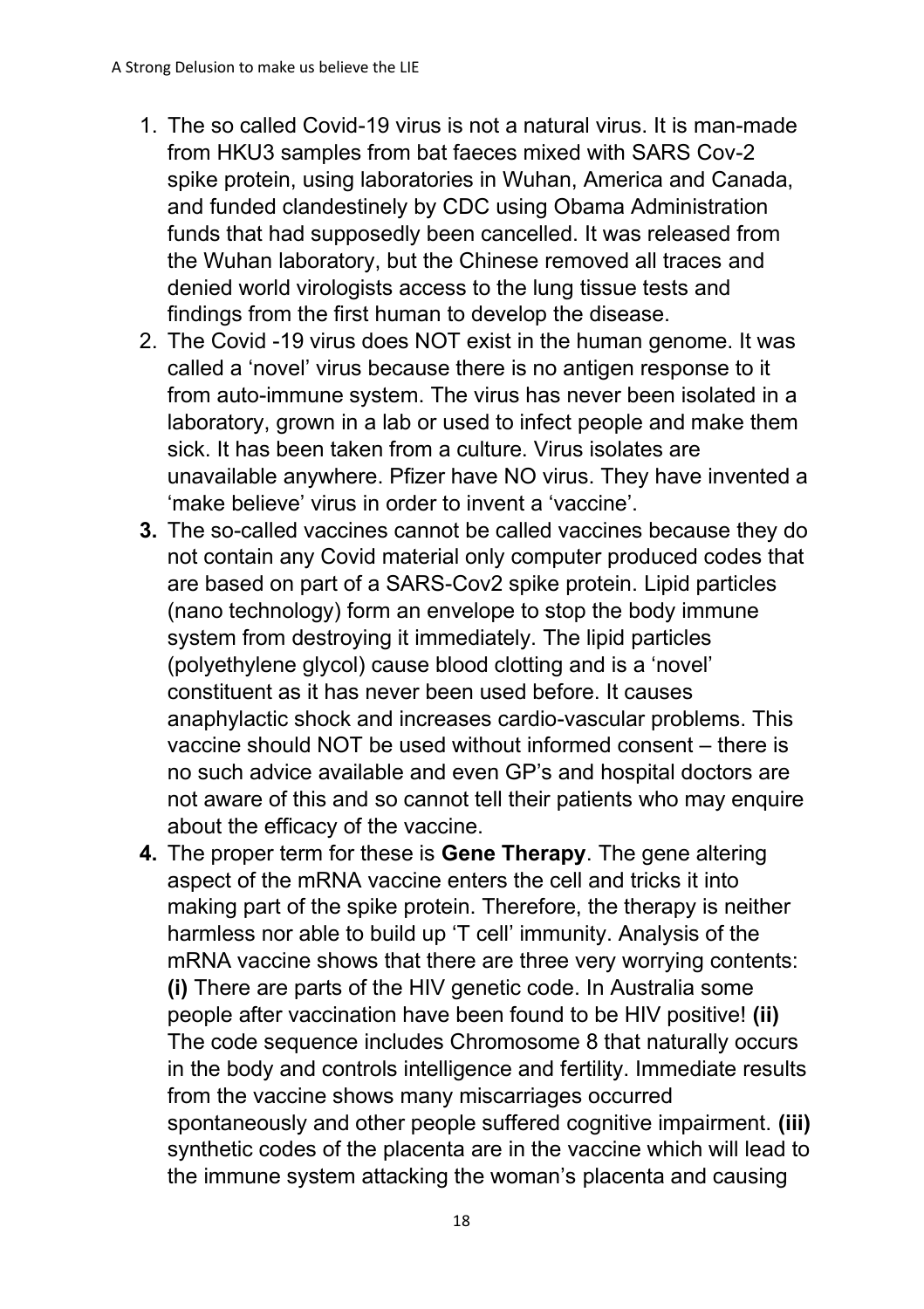sterility. There symptoms have already been reported and in previous inoculations in Africa many young women suffered miscarriages and aborted pregnancies and others became sterile.

- **5.** Pfizer failed to make known on its guidance that couples should NOT engage in unprotected sex for 28 days after having their mRNA vaccine! Many couples were not aware of this nor its implications for birth defects, abortions, sterility, and other physical problems. We should remember that US companies are making these vaccines under Emergency Procedures which means that there are NO checks or balances, and NO-ONE can say that these vaccines are safe and effective.
- **6.** None of the gene therapies on offer are certified as safe to use by the relevant authorities in the US or the UK. They have failed to follow required testing procedures and have deliberately missed out various important procedures. James Lyons-Weiler states that Pfizer and Moderna used animals briefly in their testing, but these were older primates and 37 out of 38 had immuno-genetic episodes with significant effects on heart and mind and other 'offtarget' organs (i.e they didn't look at wider effects)
- **7.** The therapies are licensed only for emergency use and are entirely experimental. They cannot be licensed as safe until 2023 after all the data is checked.
- **8.** There is NO proof that the therapies will stop transmission (confirmed by US Surgeon General) and NO proof that it will protect people from the alleged virus. In addition, there is NO proof that it reduces mortality from the alleged virus. The mRNA virus subdues symptoms so the PCR test will not find it, thus causing more asymptomatic carriers to be able to pass on the virus through droplets in coughs and sneezes.
- **9.** These therapies are being used to cull the world population beginning with elderly in care homes, then various groups like those with learning difficulties. Now they are being mandated for use with children and young people, a group, not at risk from the alleged Covid-19 or any alleged mutation.

**10**.The contents and mechanism of the therapies are causing over 5% deaths within a week of injection plus thousands of serious adverse reactions.

**11.** Worse still the therapies using the mRNA are experimenting with an untried and tested mechanism that was never licensed or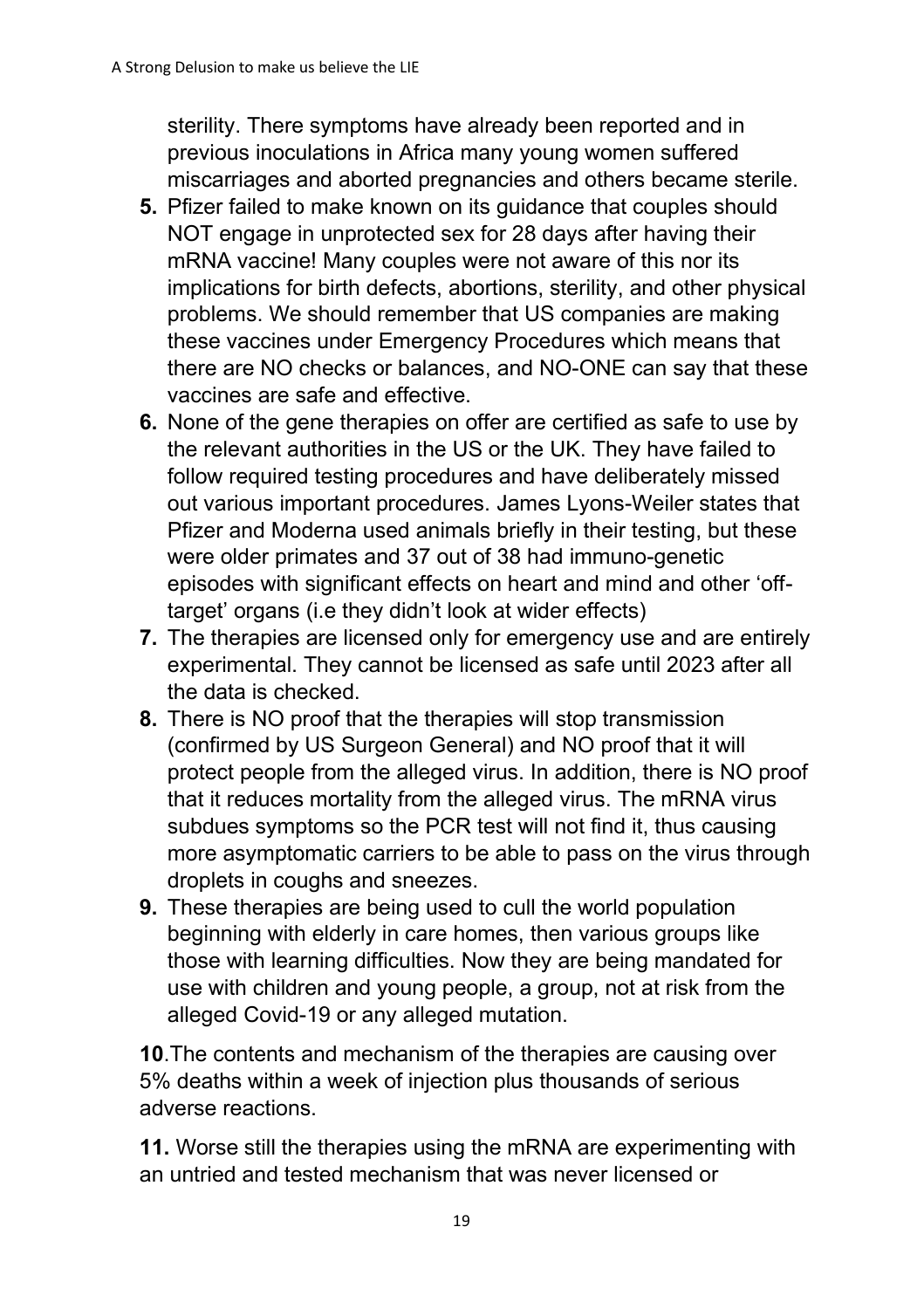approved in the ten years while it was being used in experiments by the military in conjunction with DARPA and CDC in the US. The use of a code in these therapies ensures that the mRNA enters the body cells and then mimics Covic-19 indefinitely by replicating the code. Until these therapies were produced, mRNA could never get into the human genome.

**12**.Fauci and Big Pharma were warned in April 2020 that their vaccines were unsafe if they continued to include protein causing disease enhancement. Bacterial proteins lead to 'pathogen priming' and autoimmunity encephalitis. James Lyons-Weiler sent them his research paper in 2020 and none responded to his warnings. He emphasised that their therapies would cause worse coronavirus symptoms, and mass problems after vaccination and upon exposure to the coronavirus (Cold/flu/Covid) in the next season.

**13**. Experienced scientists like Dr Thomas Caran call this 'Covid Pandemic' **a scientific fraud**. As UK Column News regularly report using ONS and NHS data, the 'all-cause mortality' has not changed over the past ten years. They also report that since December 2020 there has been no seasonal flu in the UK or in the world! Even the WHO shows no data for flu. Why is that? The flu jab does not work against seasonal flu and the flu appears every winter season around the world in varying intensities. Clearly there is yet another piece of psychological deception taking place.

**14**. These gene therapies will all lead to huge restrictions in freedoms especially after exposure to future coronaviruses cause massive Cytokine Storm reactions. (Judy Mikovits)

**15.** Dr Thomas Caran strongly suspects that the 'virus' is actually radiation poisoning, caused by 5G because the effects of 5G are to reduce oxygen levels and produce hyper-inflammation, both of which are the main symptoms of 'Covid'.

**THIRDLY – mRNA precipitates cancer causing changes.**

According to Natural News.com, there's a secret layer of information in your cells called messenger RNA, that's located between DNA and proteins, that serves as a critical link. Now, in a medical shocker to the whole world of vaccine philosophy, scientists at Sloan Kettering found that mRNA itself carries cancer CAUSING changes – changes that genetic tests don't even analyse, flying completely under the radar of oncologists across the globe. So now, it's time for independent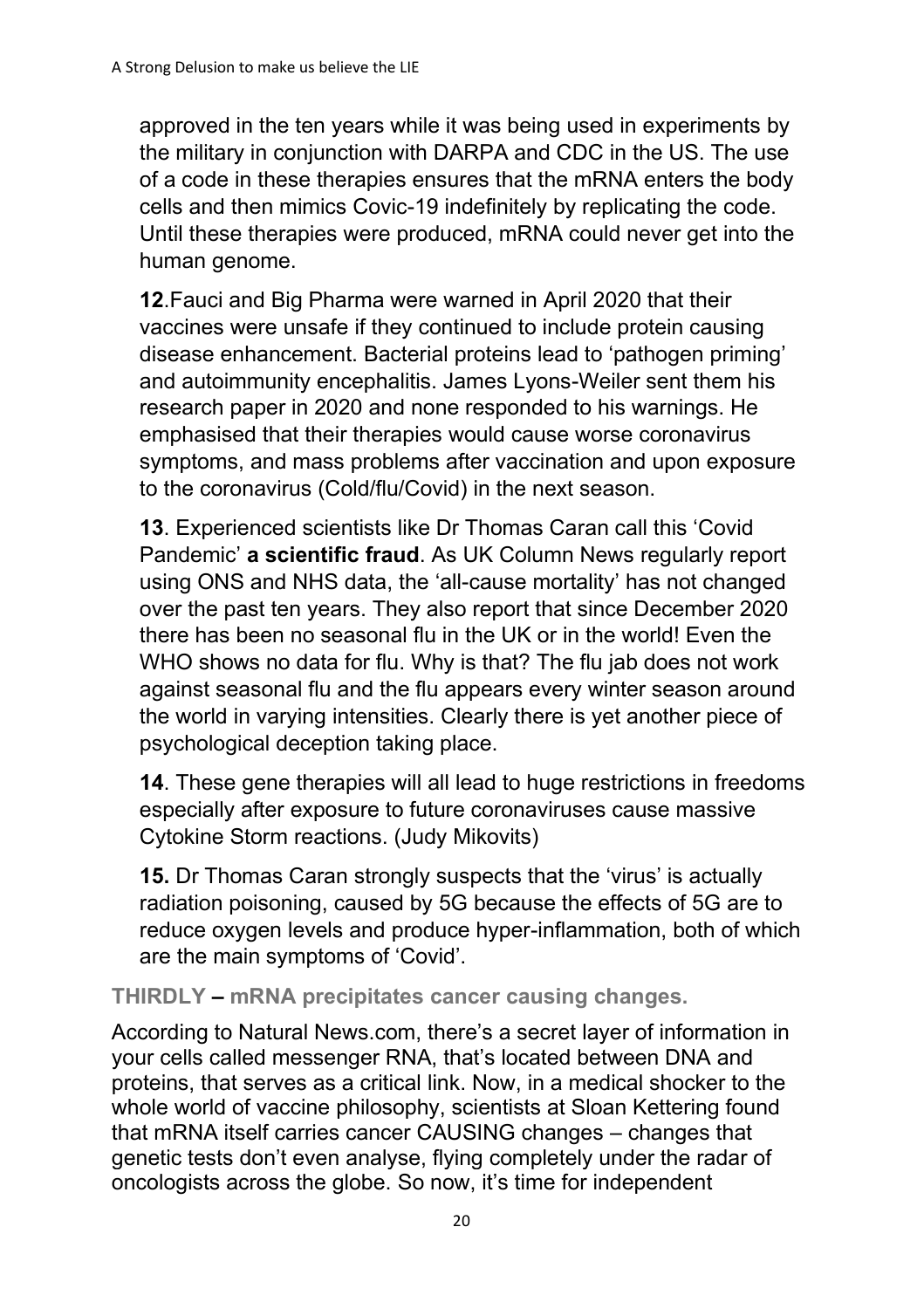laboratories that are not vaccine manufacturers (or hired by them) to run diagnostic testing on the Covid vaccine series and find out if these are cancer-driving inoculations that, once the series is complete, will cause cancer tumours in the vaccinated masses who have all rushed out to get the jab out of fear and propaganda influence. Welcome to the world of experimental and dirty vaccines known as mRNA "technology. (taken from the online article https://www.naturalnews.com/2021-03-02-scientistsdiscover-mrna-inactivates-tumor-suppressing-proteins.html )



And she was the single mother of a 9-year-old girl.

Kassidi Kurill was a happy, healthy, 39-year-old surgical tech who had no reservations about receiving her second C0V!D shot.

In fact, she'd been urging her family to get vaccinated, too. **But just four days after** Kassidi received her second Moderna shot, she died of liver failure.

With no pre-existing health conditions or recent illnesses, she'd experienced soreness in her arm but no other symptoms with the first shot.

The second was a different story, Kassidi's father reports. The problems started immediately afterward, when she "got sick right away, soreness at the shot location, then started getting sick then, started complaining that she was drinking lots of fluids but couldn't pee, and then felt a little better the next day."

She was down sick for 2 days, and on the third day she woke up seriously ill. Her heart was racing, and she knew she was in trouble. Her father rushed her to the ER, where they did a blood test and discovered that Kassidi was in complete liver failure. She was rushed to a trauma centre in hopes that an emergency liver transplant might save her life.

Both of Kassidi's parents quickly volunteered to be donors, but it was too late. Within hours, her kidneys, heart, and liver had all shut down and she passed away with her father at her side.

Utah's chief medical examiner is performing an autopsy, but does not expect that it will prove the young mother died because of the vacc!ne. He commented that, short of a person dying of anaphylaxis immediately after the shot, it's rare to be able to prove a connection. But Kassidi's family feels otherwise.

"She was fine the day that she got the shot, and then everything changed," her sister says. Her father agrees. She was "healthy and good — then she took the shot," he says. He went on to say that unless the autopsy shows something unexpected, he "must believe there was something with the shot."

Kassidi's daughter will live with her grandparents, and the family will be waiting for months before the autopsy is complete.

**FOURTHLY - Testing for Covid**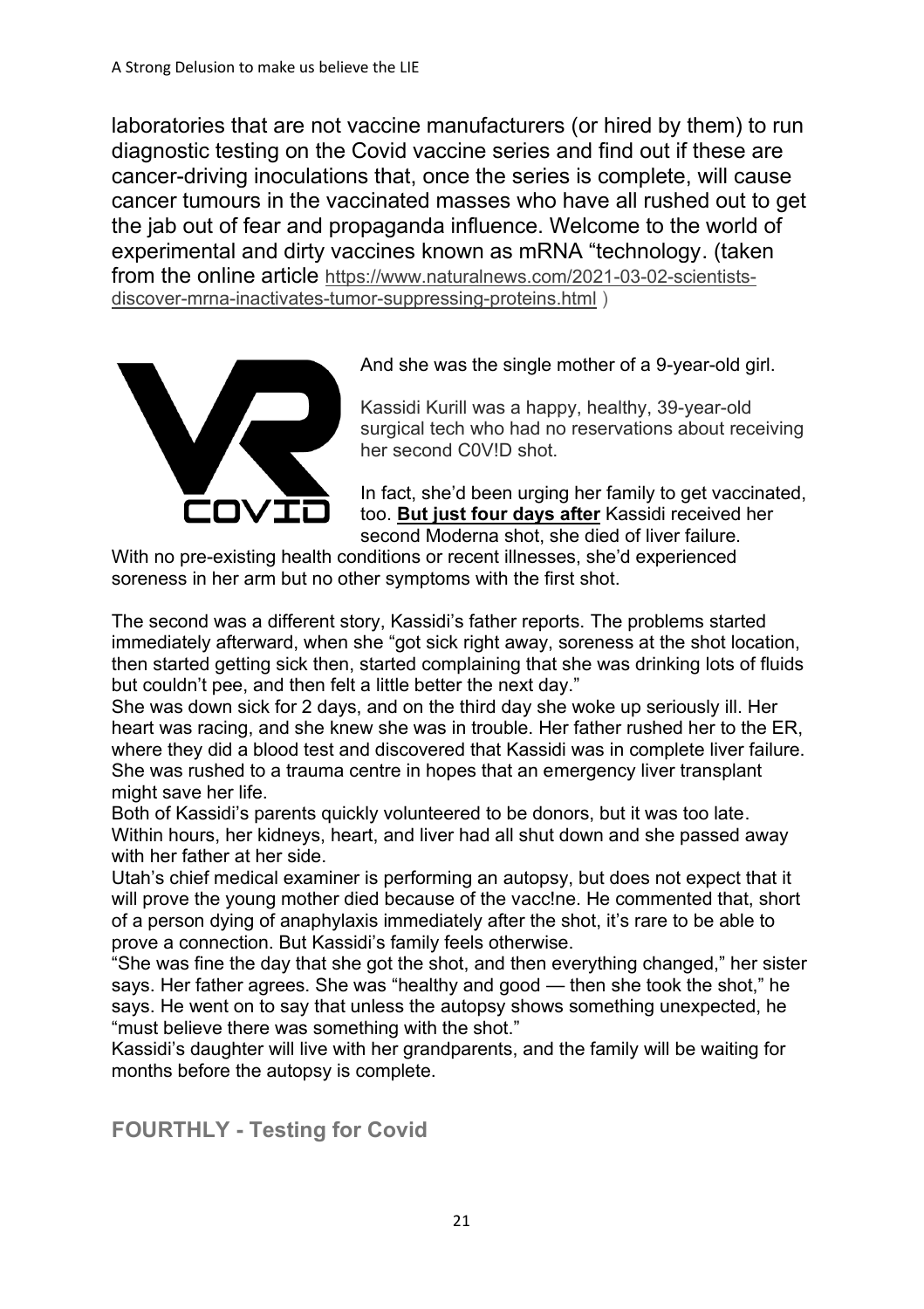### **The Fine Print: UK Government Finally Admits PCR Test Generates False Positives**

MARCH 10, 2021 BY NEWS WIRE 6 COMMENTS

**After months by independent journalists and honest medical professionals raising the alarm about widespread fraudulent use the PCR test, the UK Government has finally admitted, albeit in the fine print of its website, that** *uninfectious* **people will test 'positive' with a PCR test.**

According to the UK government's own website:

*6. SARS-CoV-2 re-testing in staff, patients and residents in health and social care settings Immunocompetent staff, patients and residents who have tested positive for SARS-CoV-2 by PCR should be exempt from routine re-testing by PCR or LFD antigen tests (for example, repeated whole setting screening or screening prior to hospital discharge) within a period of 90 days from their initial illness onset or test (if asymptomatic) unless they develop new COVID-19 symptoms. This is because fragments of inactive virus can be persistently detected by PCR in respiratory tract samples following infection – long after a person has completed their isolation period and is no longer infectious.* 

In other words, it can never be used as a medical diagnostic test, only as a research tool, something which its Nobel Prize-winning inventor had repeatedly warned about.

Bear in mind that from the beginning of the supposed 'global pandemic,' governments and public health officials have told the public that the PCR test is the "gold standard" for SARS-CoV-2 diagnosis. However, it has also been clear from the onset that the opposite is true – that the PCR test is **the most inaccurate test** imaginable, and it's fraudulent use by the science and medical communities has generated a mountain of false positive "cases" and deaths – all of which officials and corporate opportunists have cynically used to drive every COVID-19 mitigation policy, from **social distancing** and **masks**, to **lockdowns**, **school shutdowns**, **mass vaccinations**, **waving normal vaccine regulatory and testing procedures**, and now **vaccine passports**. Without the fraudulent use of the PCR test, none of these authoritarian policies would have been possible.

In summary we can say:

- 1. The PCR test is not designed for testing virus.
- 2. The PCR test is inaccurate, and the results change as the number of cycles increase thereby giving higher or lower false positives.
- 3. A positive PCR does not mean that the person has the virus.
- 4. A positive test result does not mean another 'case'.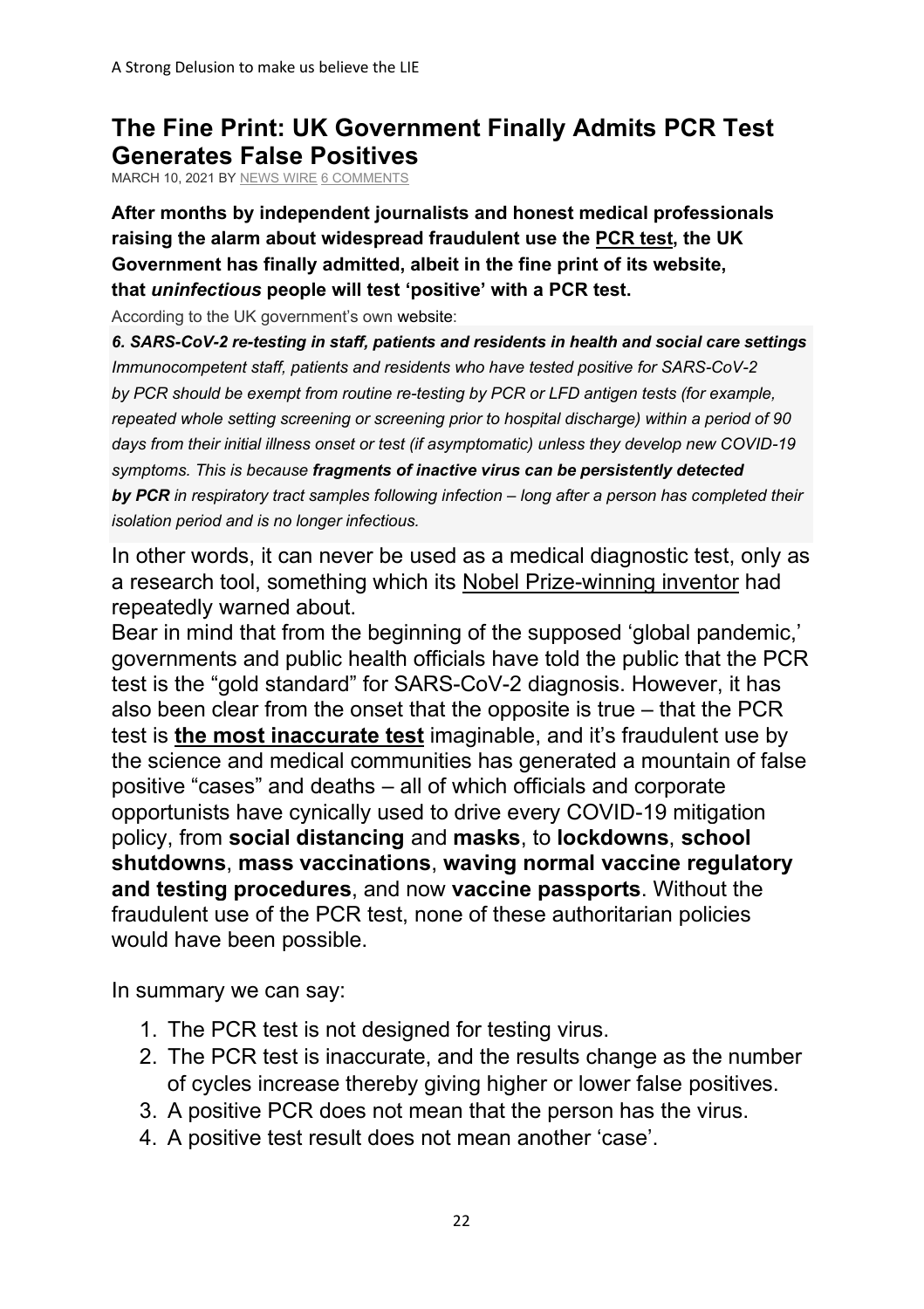### **FIFTHLY - Lockdown deaths, suicides and social problems**

As the mainstream media and Big Tech continue their all-out effort to censor and silence any dissent on the COVID vaccine narrative, information continues to emerge showing more vaccine injuries and deaths.

In Japan more people have died from suicide that of the Covid-19 virus. This is due to the lockdown rules.

#### **THE EVIL ACTIONS OF BIG PHARMA**

Reports from Gravitas Live WION News (https://www.wionews.com/live-tv). have been bringing reports from South American countries of the threats and demands ('high level bullying') being made by Pfizer for agreeing to supply the vaccine. Pfizer's conditions include demanding up-front payment for the vaccines, guarantees of full indemnities against any claims for death, injury or sickness attributed to the vaccine or negligence, and to underpin the indemnities each country must give legal rights to their sovereign assets including military bases and their bank assets. They also want the government to pass laws that absolve Pfizer from domestic laws.

https://www.pharmaceutical-technology.com/news/company-news/pfizer-latinamerican-vaccine/

A number of smaller countries have refused the Pfizer vaccine, but Pfizer continues to bully and threaten Argentina & Brazil and horror stories also continue to emerge. Against all this evil is the fact that Pfizer stand to make \$15bn profit this year from the vaccine. Even Germany was bullied into making a payment of Euro400m to secure an order.

Israel - Israel paid a premium, locked in an early supply of Pfizer-BioNTech vaccines and struck a unique deal: vaccines for data. ... "We said to Pfizer ... that the moment they give us the vaccine, we'll be able to vaccinate at the speed they've never heard of," Israel's health minister Yuli Edelstein tells NPR. (31 Jan 2021)

https://www.npr.org/2021/01/31/960819083/vaccines-for-data-israels-pfizer-dealdrives-quick-rollout-and-privacy-worries?t=1616009343614

#### **Where do we go from here?**

The answer will depend on whether you are a Christian or not and if your world-view is formed by Judeo-Christian belief and Bible Prophesy.

*"I have never known more than fifteen minutes of anxiety or fear. Whenever I feel fearful emotions overtaking me, I just close my eyes and thank God that He is still on the throne reigning over everything and I take comfort in His control over the affairs of my life."* — **John Wesley**